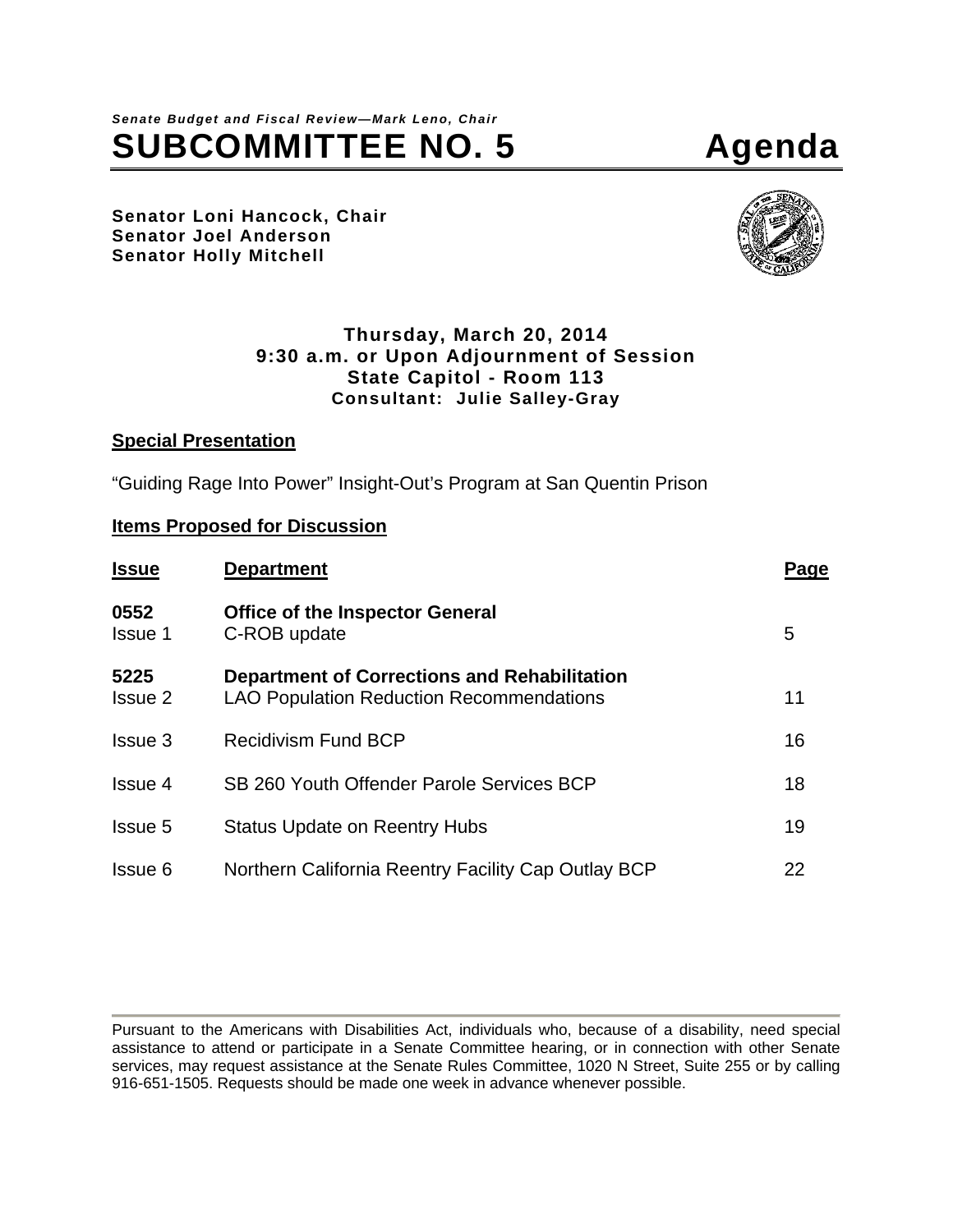## **SPECIAL PRESENTATION**

### **INSIGHT-OUT'S GRIP PROGRAM: GUIDING RAGE INTO POWER (A COMPREHENSIVE OFFENDER ACCOUNTABILITY PROGRAM)**

The Guiding Rage Into Power (GRIP) approach has been developed over 17 years of working with thousands of prisoners, mostly in San Quentin State Prison. This program offers an in-depth journey into the participants' ability to understand and transform violent behavior and replaces it with an attitude of emotional intelligence. The one-year long program helps participants to comprehend the origins of their violence and develop the skills to track and manage strong impulses before they are acted out in destructive ways. Students become "emotionally literate" by fully understanding feelings of anger and rage, learning to recognize the body signals that accompany those emotions, and engage in a process to stop and discharge the buildup of tension in a safe manner. The course helps participants to identify and communicate the feelings underneath anger and process 'the feelings within the feelings' such as sadness, fear, and shame. Students also develop the skills to understand and express the unmet needs that are covered up by the experience of rage.

The GRIP program has a distinct focus. Most rehabilitation programs singularly zero in on either academic or vocational purposes or addiction recovery. These are important efforts, yet they would be optimized if the root causes of what leads someone to offend were addressed directly. The GRIP methodology consists of a transformational reeducation modality that commits the participants to a process of deep self-inquiry and healing. The program examines the origins of criminogenic conduct and undoes the characteristic destructive behavioral patterns (including addiction) that lead to transgressions. Participants learn to:

- 1. Stop their violence
- 2. Develop emotional intelligence
- 3. Cultivate mindfulness
- 4. Understand victim impact

The program is a trauma treatment-based model that integrates the latest brain research. One of the goals of the program is to heal the unprocessed pain from which people lash out. Participants partake in a process of creating an inventory of 'unfinished business' that relate to traumatic experiences that have become formative defense mechanisms which generate triggered reactions. They also make a personal history of 'violence suffered' and 'violence perpetrated' to gain insight into origins and patterns of behavior. Students sign a pledge to become a non-violent person and a peacemaker. A major component of the program is that it functions as a peer education model where experienced students co-facilitate the classes and mentor newer students. All participants are to become fully engaged as integral stakeholders of the program. The program employs a methodology that is called 'normative culture' wherein the students cultivate intrinsic motivation by being actively involved in both setting and enforcing the standards and norms that are integral to the course. This central value of the program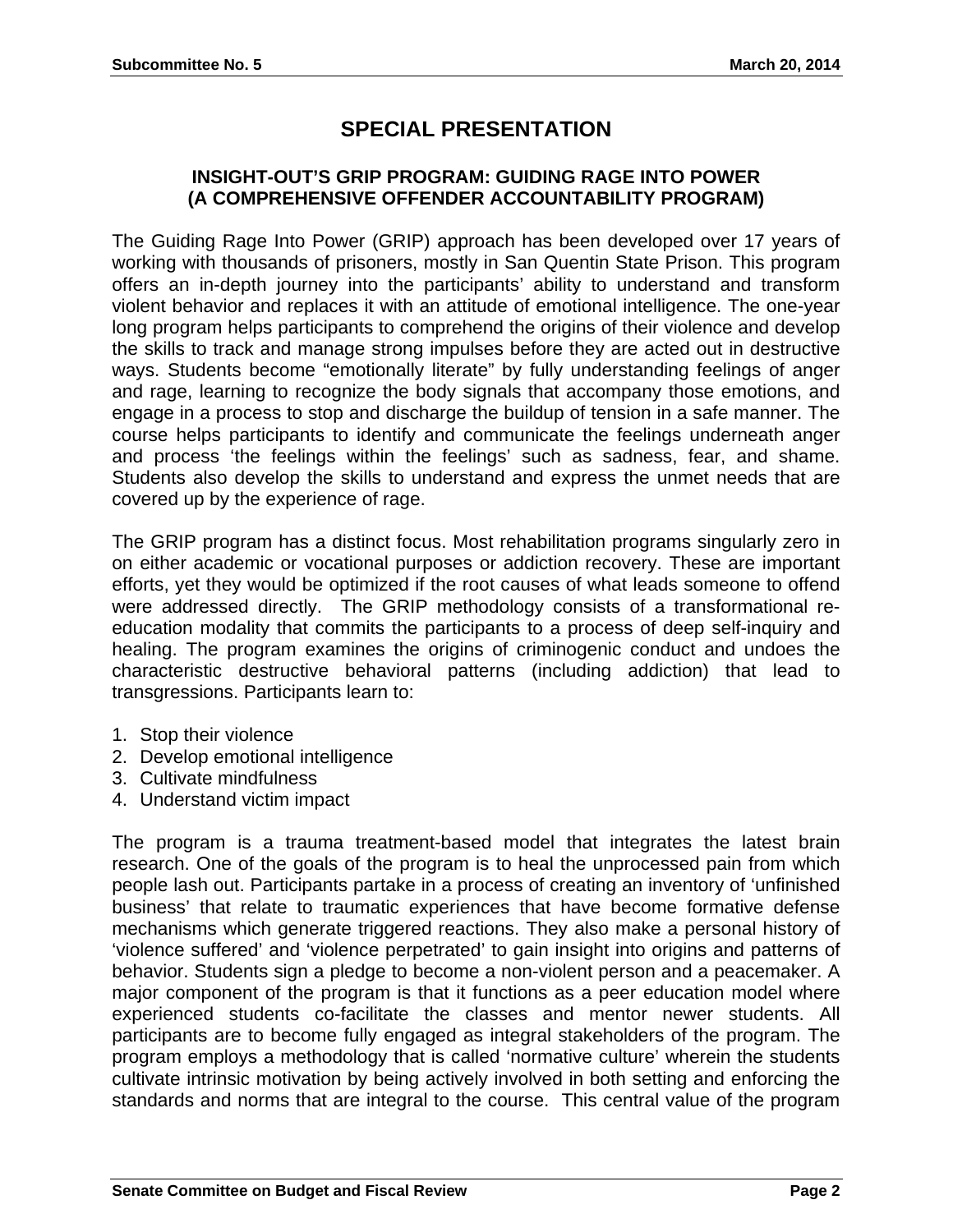ensures maximum ownership of the participants for their own learning process. Through its status as a service provider through the Marin Probation Department, the program is certified to meet the needs of parolees that must take a 52-week court ordered domestic violence program before release to the community. It also is able to certify prisoners as facilitators of domestic violence as a job skill. The program actively interacts with the community by inviting in guest teachers, victims, California Department of Corrections and Rehabilitation (CDCR) officials, law enforcement, and other community members.

The program integrates three principal modalities:

- Instruction functions as a means to teach the information that is crucial to the program's theoretical framework.
- Process refers to the various exercises employed to work with a deep layer of emotional material that must be acknowledged, expressed, and integrated in order for insight and understanding to occur.
- Practice anchors the acquired insights into a durable behavior by spending time learning how to embody what has been learned.

Practicing the GRIP tools makes the insight operational as a behavioral skillset.<sup>1</sup>

**Staff Comment.** Prisons, such as San Quentin, that are located in highly populated areas often are able to provide a wide array of innovative programming through volunteer efforts and non-profit organizations, such as Insight-Out, the Prison Yoga Project, or the Insight Garden Program. However, remote institutions such as Pelican Bay in Crescent City or Ironwood State Prison in Blythe, do not have the same opportunities to use volunteers and community-based organizations to expand the availability of rehabilitative programs. The Legislature may want to consider creating a grant program that would provide funding for non-profit organizations who would like to expand their programs into underserved institutions.

 $^1$  Program information provided by Jacques Verduin, Executive Director, Insight-Out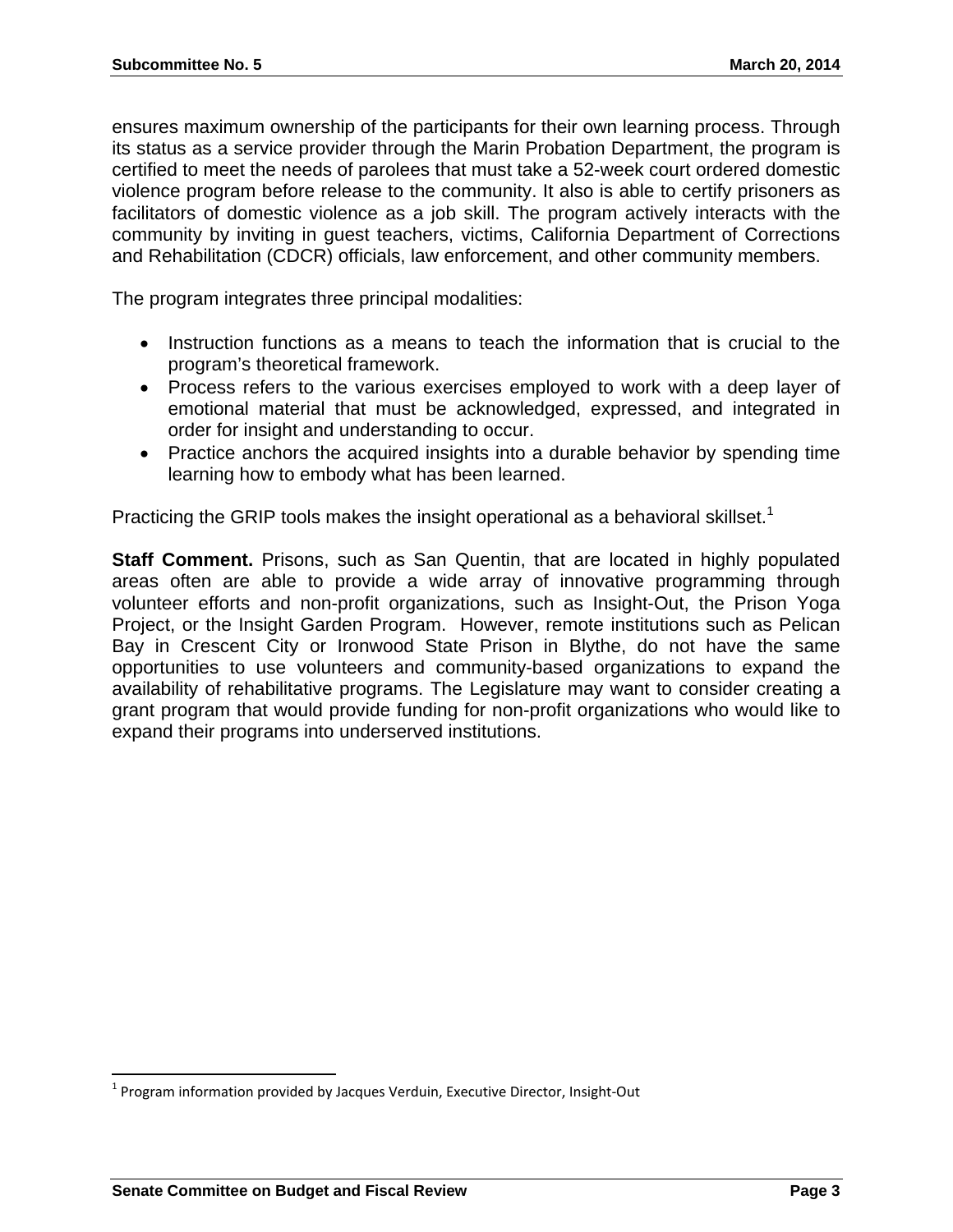## **ITEMS TO BE HEARD**

## **0552 Office of the Inspector General**

The Office of the Inspector General (OIG) protects public safety by safeguarding the integrity of California's correctional system. The OIG is responsible for contemporaneous oversight of the California Department of Corrections and Rehabilitation's (CDCR) internal affairs investigations, use of force, and the employee disciplinary process. When requested by the Governor, the Senate Committee on Rules, or the Speaker of the Assembly, the Inspector General reviews the policies, practices, and procedures of CDCR. The Inspector General reviews the Governor's candidates for appointment to serve as warden for the state's adult correctional institutions and as superintendents for the state's juvenile facilities; conducts metricoriented inspection programs to periodically review delivery of medical care at each state prison and the delivery of reforms identified in the department's document, released in April 2012, entitled "The Future of California Corrections: A blueprint to save billions of dollars, end federal court oversight, and improve the prison system" (blueprint). The OIG receives communications from individuals alleging improper governmental activity and maintains a toll-free public telephone number to receive allegations of wrongdoing by employees of CDCR; conducts formal reviews of complaints of retaliation from CDCR employees against upper management where a legally cognizable cause of action is present; and reviews the mishandling of sexual abuse incidents within correctional institutions. The OIG provides critical public transparency for the state correctional system by publicly reporting its findings.

In addition, the Public Safety and Offender Rehabilitation Services Act of 2007, established by AB 900 (Solorio), Chapter 7, Statutes of 2007, created the California Rehabilitation Oversight Board (C-ROB) within the OIG. C-ROB's mandate is to examine CDCR's various mental health, substance abuse, educational, and employment programs for inmates and parolees. (C-ROB is discussed in more detail in the next section.)

Following is the total funding and positions for the OIG, as proposed in the Governor's Budget. The OIG is funded exclusively from the General Fund.

| <b>Funding</b>      | 2012-13  | 2013-14  | 2014-15  |
|---------------------|----------|----------|----------|
| <b>General Fund</b> | \$13,507 | \$15,762 | \$17,031 |
| <b>Total</b>        | \$13,507 | \$16,366 | \$17,031 |
| <b>Positions</b>    | 87.2     | 93.4     | 95.4     |

(dollars in thousands)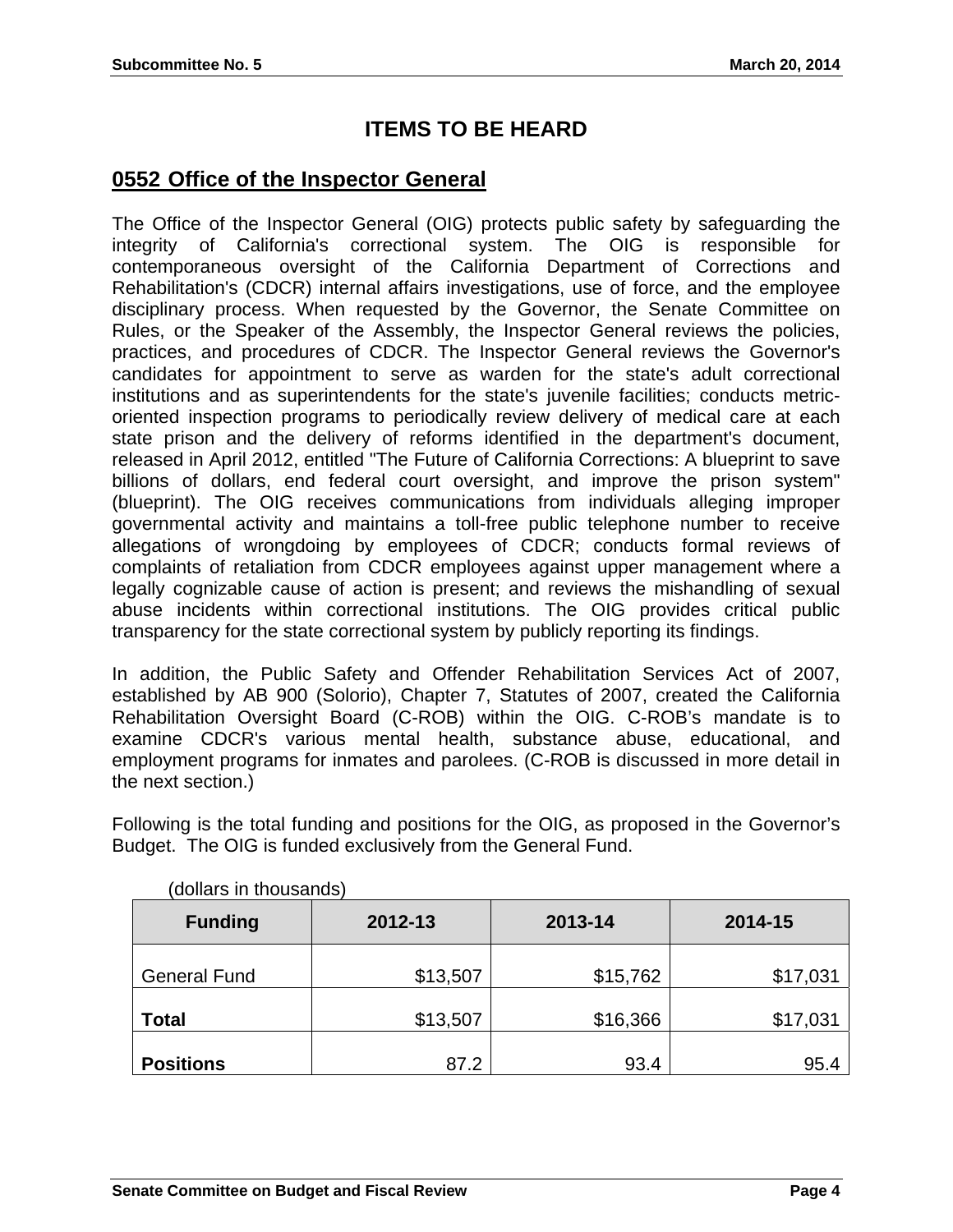## **Issue 1: C-ROB Update**

**Background.** AB 900 (Solorio), Chapter 7, Statutes of 2007, established the California Rehabilitation Oversight Board (C-ROB) within the Office of the Inspector General (OIG). C-ROB is made up of state and local law enforcement, education, treatment, and rehabilitation professionals who are mandated to examine and report biannually on rehabilitative programming provided by CDCR. The board meets quarterly to recommend modifications, additions, and eliminations of offender rehabilitation and treatment programs. The board also submits biannual reports to the Governor, the Legislature, and the public to convey its findings on the effectiveness of treatment efforts, rehabilitation needs of offenders, gaps in offender rehabilitation services, and levels of offender participation and success. In performing its duties, C-ROB is required by statute to use the work of the Expert Panel on Adult Offender Reentry and Recidivism Reduction Programs.

C-ROB uses the California Logic Model as the framework by which to evaluate CDCR's progress in implementing rehabilitative programming. The California Logic Model is eight evidence-based principles and practices, identified by the expert panel, that show what effective rehabilitation programming could look like as an offender moves through the state's correctional system. The eight areas are: (a) assess high risk; (b) assess need; (c) develop behavior management plan; (d) deliver programs; (e) measure progress; (f) preparation for reentry; (g) reintegrate; and (h) follow-up.

On March 15, C-ROB released the fourteenth biannual report, which examines the progress the CDCR made in providing and implementing rehabilitative programming between July and December 2013.

**C-ROB Recommendations.** The following are the board's findings, and the department's progress in response to those findings, regarding effectiveness of treatment efforts, rehabilitation needs of offenders, gaps in rehabilitation services, and levels of offender participation and success.

*The board recommends CDCR's Division of Rehabilitative Programs continue to work closely with CDCR's Division of Adult Institutions' Female Offenders' Mission to provide female offenders with gender-responsive treatment, services, and gender-specific curricula that increase opportunities for successful reintegration into their communities to reduce their rate of recidivism.* 

The characteristics of the female offender population have, and will continue, to change. The board is focused on how the department administers programs for female offenders and has identified a gap in rehabilitation services as it applies to the female offender population. The department is working with the Division of Adult Institution's Female Offenders' Mission, and future reports will include information about progress implementing a curriculum to meet this need.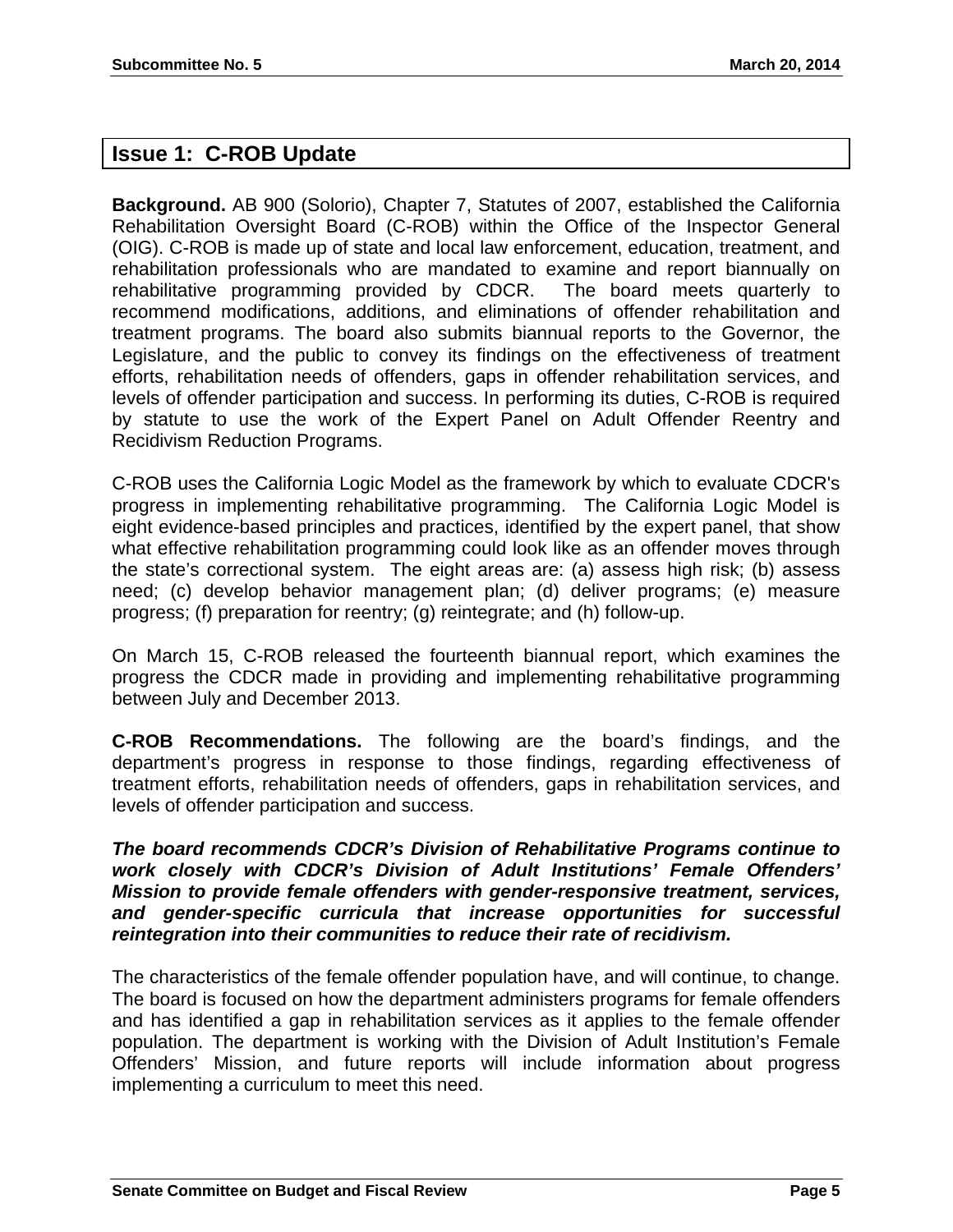#### *The board recommends the department work with the California Arts Council and California Lawyers for the Arts to develop a dedicated "Arts in Corrections" program to be administered statewide.*

The board is pleased with the initial results from the Arts in Corrections pilot program, and is aware that offenders who engage in arts programs experience better parole outcomes and lower rates of recidivism. Studies indicate that prison arts education results in a reduction of disciplinary actions and reduced tension within the institution. The department's own study of parolees between 1980 and 1987 showed that offenders who had engaged in the Arts in Corrections programs experienced better parole outcomes and lower rates of recidivism. The California Arts Council, in conjunction with the California Lawyers for the Arts, is proposing a \$1.214 million budget proposal, which will fund an arts institution program in nine California prisons for two years. Included in the proposal is an integrated evaluation system to provide an assessment of the program's effectiveness and allow the department and the California Arts Council to focus future funding on the most effective programs.

#### *The board recommends the department work collaboratively with CalPIA to improve access to PIA programs.*

The California Prison Industry Authority (CalPIA) has proven to be effective at reducing recidivism. The department and CalPIA strive to increase public and prison safety and reduce recidivism. Therefore, in addition to increasing access to career technical education (CTE), the department should enhance access to CalPIA. The board recommends the department work collaboratively with CalPIA to leverage the programs offered to offenders.

The board reports that the department and CalPIA continue to work collaboratively to improve access to rehabilitative programs offered to offenders. CalPIA is mandated to operate a work program for prisoners that will ultimately be self-supporting by generating sufficient funds from the sale of products and services to pay program expenses.

#### *The board recommends the department develop strategies to improve its efficiency in providing continuity of care for offenders released into the community.*

The board notes that the department continued to utilize contracted benefits workers within the institutions to apply for, and secure, federal and state benefit entitlements. The board reiterates the importance of the pre-release benefit application process in order to provide continuity of care for offenders released into the community. The department should develop strategies to improve its efficiency in this area.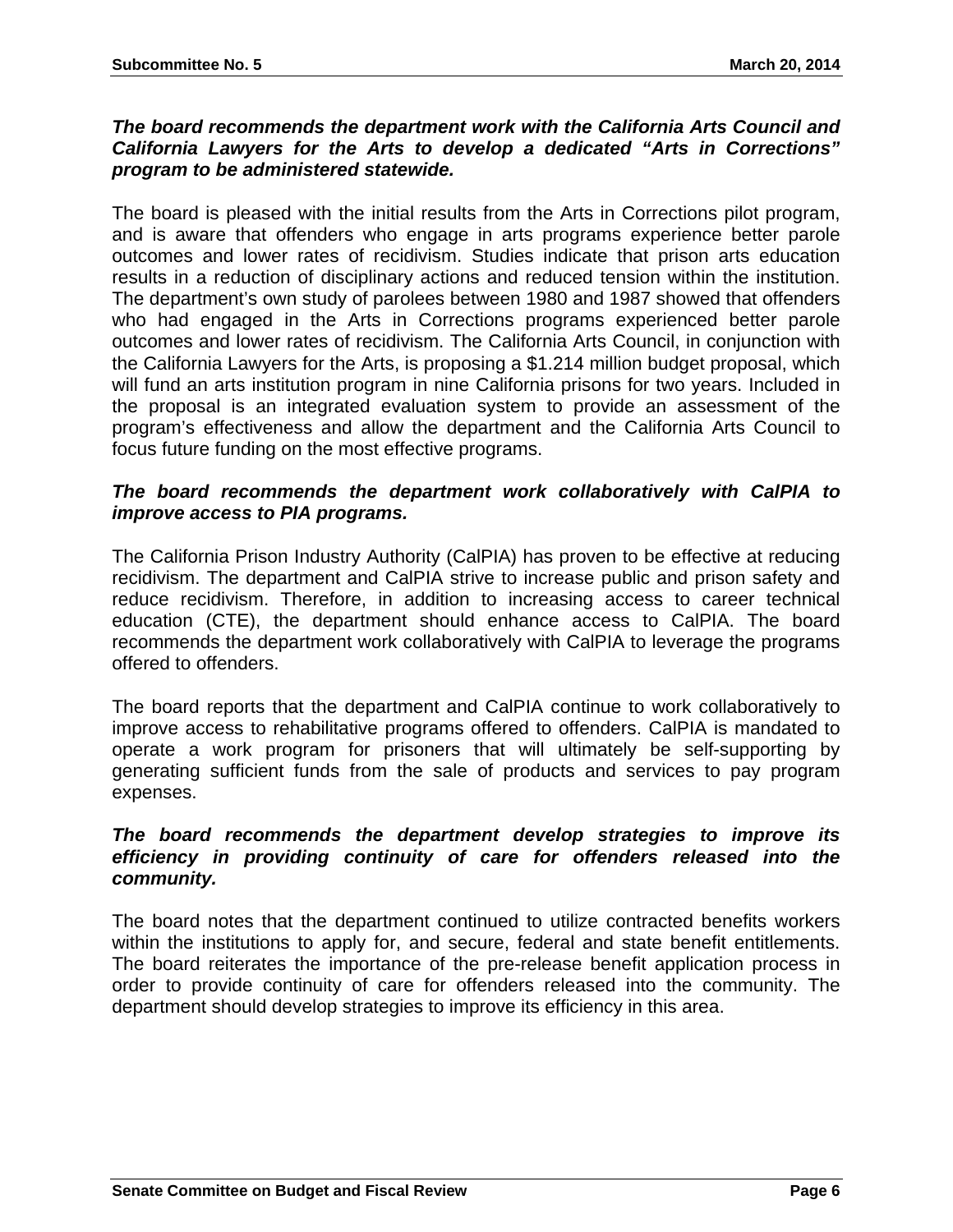#### *The board recommends that pre-release reentry COMPAS assessments be performed on all offenders.*

While assessment and case management are extremely important functions on the front end, the board reiterates its desire to see pre-release reentry COMPAS assessments performed on all offenders.

#### *The board recommends the department implement an incentive-based system to encourage substance abuse treatment completion rates.*

The most recent reported community SAT completion rate of 36 percent is 11 percent lower than the national average of 47 percent, as reported by the Substance Abuse and Mental Health Services Administration. The data clearly indicates that the number of exits far exceeds the number of completions. The board underscores the importance of the Expert Panel Report's recommendation to *"Enact legislation to expand [CDCR's] system of positive reinforcements for offenders who successfully complete their rehabilitation program requirements, comply with institutional rules in prison, and fulfill their parole obligations in the community."* The board would like to see an increase in the community aftercare SAT completion rates and recommends an incentive-based system to encourage completion.

The board would like clarity regarding the data, including the categories and what factors determine whether all, some, or none of the needs were met. The board recognizes that there are a number of factors during this blueprint transition year that may have affected the outcomes in the post-realignment needs met percentages. The department may have been unable to meet a need because the program is being established. Conversely, an inmate may have been reported as having a need met after spending only one day in a program. The board recommends the department modify its reporting of progress to ensure the data captured accurately reflects the challenges and successes of addressing offenders' needs. One day in a program should not be counted as meeting a need. The board will continue to monitor the department's progress as more offender assessments are completed and programs are activated.

#### **Questions for the OIG.** The OIG should be prepared to answer the following questions:

- 1. In addition to looking at the number of people who are or were provided with treatment services and the completion rates, does C-ROB evaluate the effectiveness of the actual treatment and education programs in the institutions? If so, can you please discuss the effectiveness of the programs and how widely the programs vary among institutions?
- 2. Please provide more detail on how CDCR could improve access to the CalPIA programs.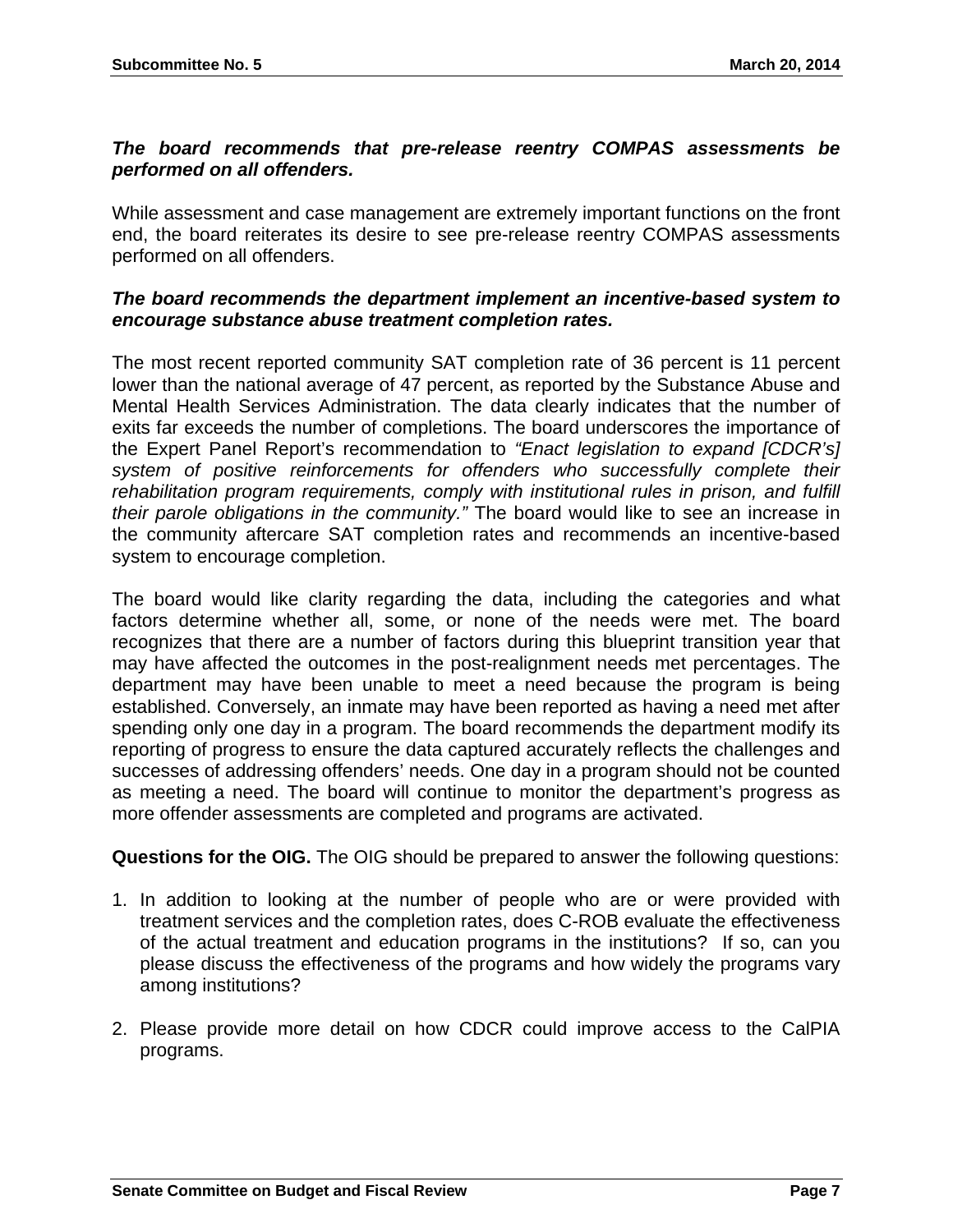- 3. Please provide more detail on what an incentive-based substance abuse treatment program would entail.
- 4. Outside of the recommendation that a new COMPAS assessment and case management be done toward the end of a person's sentence, have you found that CDCR does an effective job of providing a rehabilitation plan and case management throughout an inmate's incarceration? In addition, can you tell us what happens to any rehabilitation planning if an inmate is moved to another institution?
- 5. Do you have any recommendations for changes in C-ROB's statutory requirements? Are there requirements that are no longer relevant and those that you believe the Legislature should add to C-ROB's mission?

**Questions for CDCR.** CDCR should be prepared to respond to the C-ROB report recommendations and answer the following questions:

- 1. Some of the recommendations in the C-ROB report are not new and have been made in the past. Please explain how you have attempted to incorporate the C-ROB recommendations into your programs and if you have not implemented them, please explain why not.
- 2. Please address the concern raised in the report that an inmate who participates one day in a program is counted toward the completion goals.

**Staff Comment.** C-ROB's biannual reports have been helpful in providing information regarding the types of programs and program utilization within CDCR. However, given the changes, including realignment and the recent ruling by the federal three-judge panel, that have impacted the department since C-ROB was established, the subcommittee may wish to assess whether some of C-ROB's statutory requirements should be revised to include additional evaluations or to remove any requirements that are no longer relevant.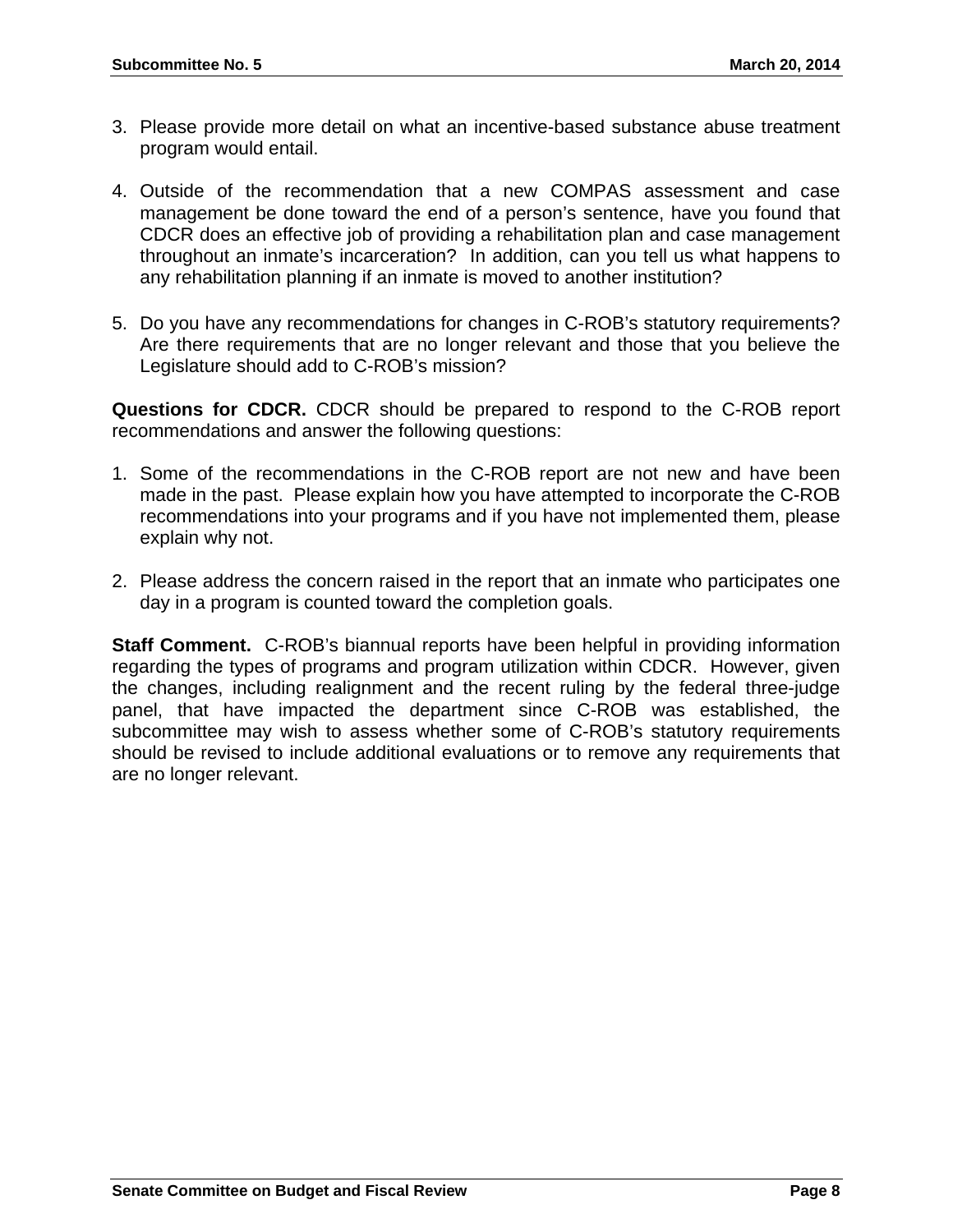## **5225 Department of Corrections and Rehabilitation**

Effective July 1, 2005, the California Department of Corrections and Rehabilitation (CDCR) was created, pursuant to the Governor's Reorganization Plan No. 1 of 2005 and SB 737 (Romero), Chapter 10, Statutes of 2005. All departments that previously reported to the Youth and Adult Correctional Agency (YACA) were consolidated into CDCR and include the California Department of Corrections, Youth Authority (now the Division of Juvenile Justice), Board of Corrections (now the Board of State and Community Corrections (BSCC)), Board of Prison Terms, and the Commission on Correctional Peace Officers' Standards and Training (CPOST).

The mission of CDCR is to enhance public safety through safe and secure incarceration of offenders, effective parole supervision, and rehabilitative strategies to successfully reintegrate offenders into our communities.

The CDCR is organized into the following programs:

- Corrections and Rehabilitation Administration
- Juvenile: Operations and Offender Programs, Academic and Vocational Education, Health Care Services
- Adult Corrections and Rehabilitation Operations: Security, Inmate Support, Contracted Facilities, Institution Administration
- Parole Operations: Adult Supervision, Adult Community-Based Programs, **Administration**
- Board of Parole Hearings: Adult Hearings, Administration
- Adult: Education, Vocation, and Offender Programs, Education, Substance Abuse Programs, Inmate Activities, Administration
- Adult Health Care Services

The 2013 Budget Act projected an adult inmate average daily population of 128,885 in the current year. However, the current year adult inmate population is now projected to exceed budget act projections by 6,101 inmates, a 4.7 percent increase, for a total population of 134,986. The budget year adult inmate population is projected to be 137,788, a 6.9 percent increase of 8,903 inmates over the revised current year. Current projections also reflect an increase in the parolee population of 3,439 in the current year compared to budget act projections, for a total average daily population of 45,934. The parolee population is projected to be 36,652 in 2014‑15, a decrease of 5,843.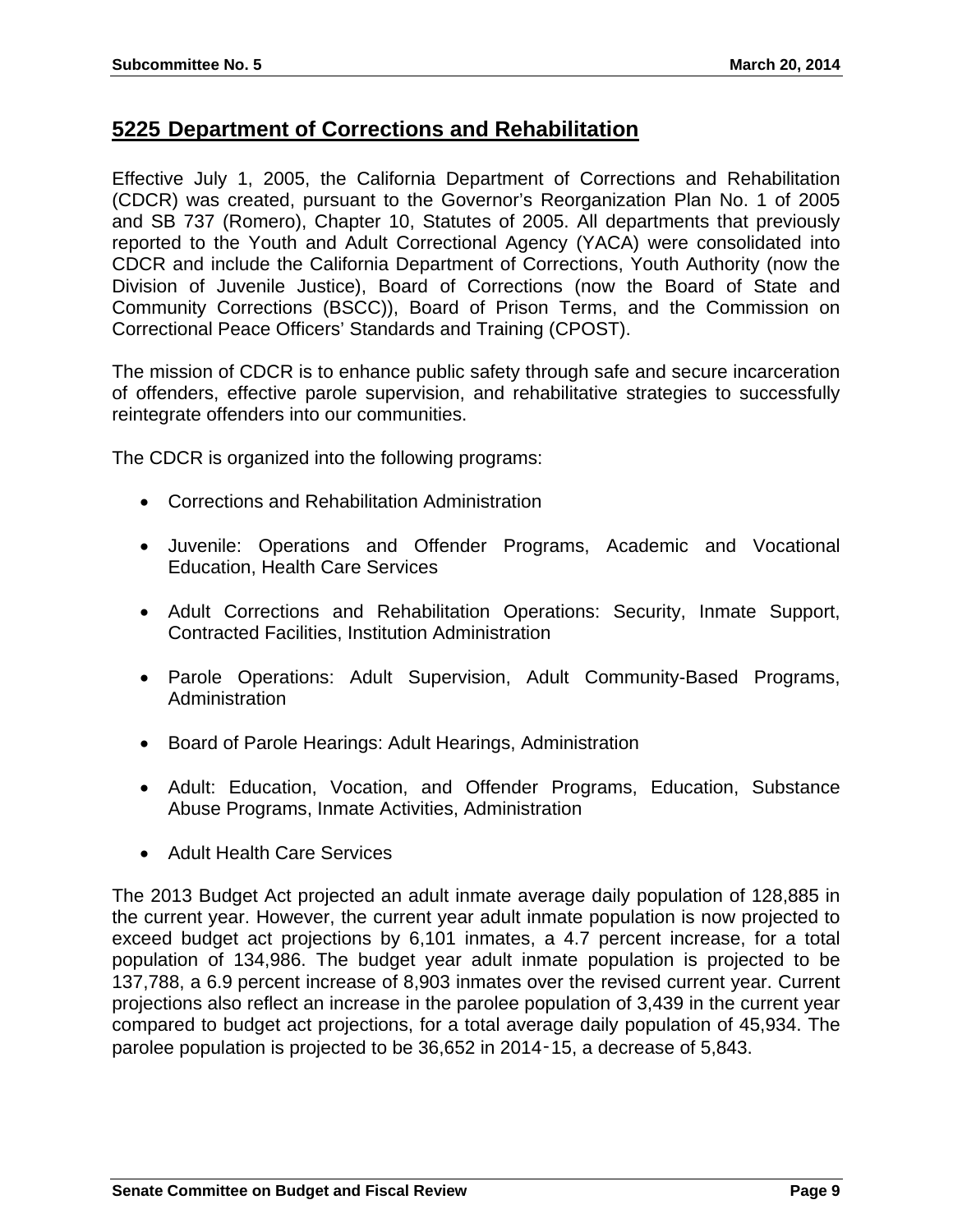The Governor's budget proposes \$9.8 billion (\$9.5 billion General Fund and \$320 million other funds) and 60,598.7 positions for CDCR in 2014-15. The following table shows CDCR's total operational expenditures and positions for 2012-13 through 2014-15.

(dollars in thousands)

| <b>Funding</b>                        | 2012-13     | 2013-14     | 2014-15     |
|---------------------------------------|-------------|-------------|-------------|
|                                       |             |             |             |
| <b>General Fund</b>                   | \$8,534,272 | \$9,263,117 | \$9,494,977 |
| General Fund, Prop 98                 | 16,824      | 17,910      | 17,698      |
| <b>Other Funds</b>                    | 53,534      | 62,690      | 63,053      |
| <b>Reimbursements</b>                 | 138,275     | 179,647     | 185,043     |
| <b>Recidivism Reduction Fund</b>      |             | $-81,109$   | 72,811      |
| <b>SCC Performance Incentive Fund</b> | $-615$      | $-1,000$    | $-1,001$    |
| Total                                 | \$8,742,290 | \$9,441,255 | \$9,932,581 |
| <b>Positions</b>                      | 50,728.7    | 60,790.1    | 60,598.7    |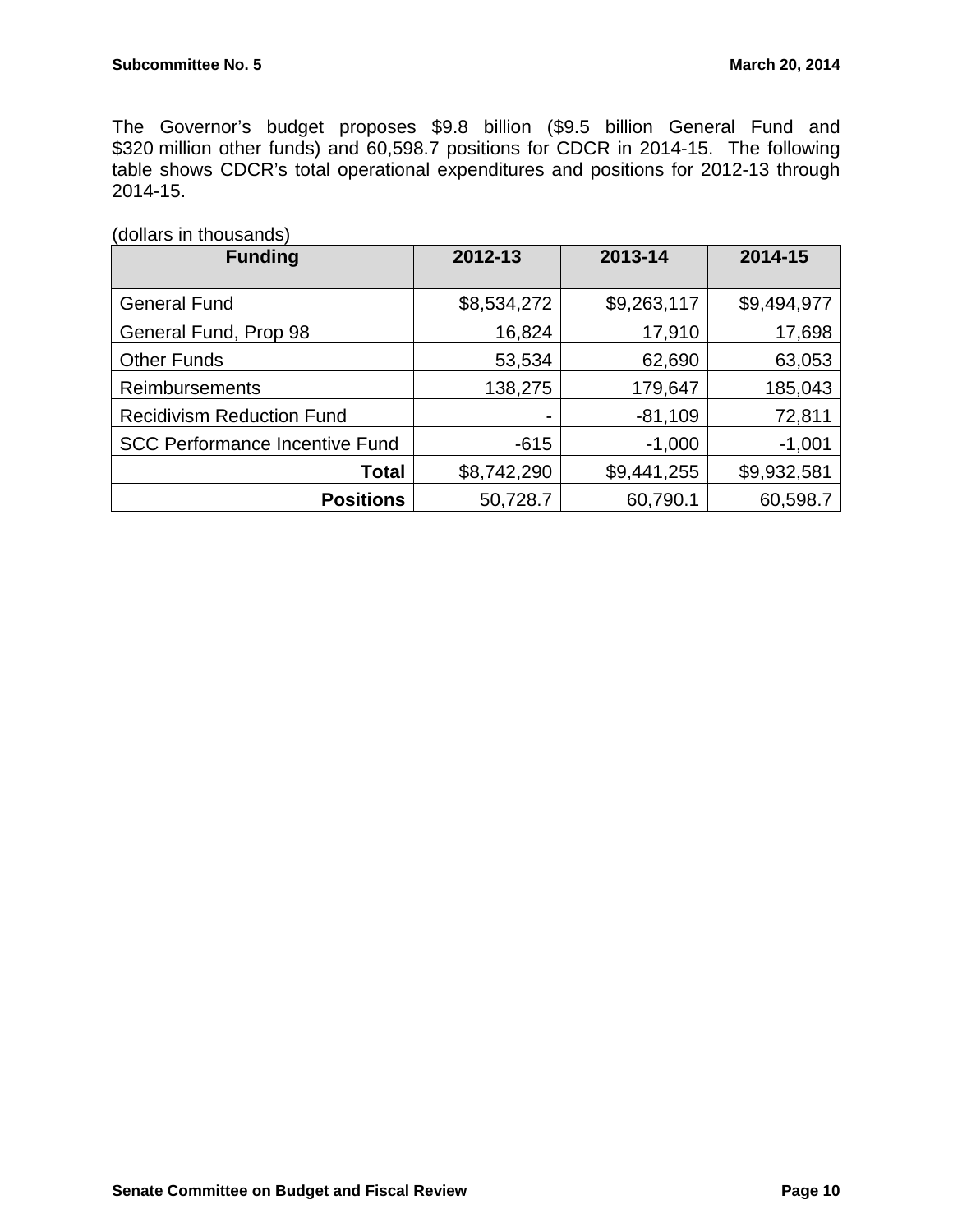## **Issue 2: LAO's Population Reduction Recommendations**

**Background.** In 2009, a federal three-judge panel declared that overcrowding in the state prison system was the primary reason that CDCR was unable to provide inmates with constitutionally adequate health care. The court ruled that in order for CDCR to provide such care, overcrowding would have to be reduced. Specifically, the court ruled that by June 2013, the state must reduce the inmate population to no more than 137.5 percent of the "design capacity" in the 33 prisons operated by CDCR. Design capacity generally refers to the number of beds CDCR would operate if it housed only one inmate per cell and did not use temporary beds, such as housing inmates in gyms. Inmates housed in contract facilities or fire camps are not counted toward the overcrowding limit. In May 2011, the U.S. Supreme Court upheld the three-judge panel's ruling. Under the population cap imposed by the federal court, the state would need to reduce the number of inmates housed in its 33 state prisons by about 34,000 inmates, relative to the prison population at the time of the ruling.

In October 2012, the federal three-judge panel ordered the state to present two plans for how it would further reduce the state's prison population either by the original deadline of June 2013, or by a deadline of December 2013. On January 7, 2013, the Administration released its response to the court. The Administration requested that the court modify or vacate its population reduction order altogether. While the three-judge panel did not issue judgment on whether to vacate the population limit, it did extend the deadline for meeting the limit from June 2013 to December 2013. It also ordered the Administration to continue working toward meeting the limit in December but did not order the Administration to take any specific actions.

In June of 2013, the court ordered Governor Brown to reduce the prison population by 9,600 inmates by the end of the year. The state's response was reflected in part by the passage of SB 105 (Steinberg and Huff), Chapter 310, Statutes of 2013, which provided CDCR with an additional \$315 million in General Fund support in 2013-14 and authorized the department to enter into contracts to secure a sufficient amount of inmate housing to meet the court order and to avoid the early release of inmates which might otherwise be necessary to comply with the order. The measure also required that if the federal court modifies its order capping the prison population, a share of the \$315 million appropriation in Chapter 310 would be deposited into a newly-established Recidivism Reduction Fund. The Governor's proposed budget estimates that approximately \$82 million will be available in the Recidivism Reduction Fund.

*Recent Court Order.* On February 10, 2014, the court granted the state's request for a two-year extension to meet the population cap and largely adopted the plan submitted by the Administration. The order established the following benchmarks: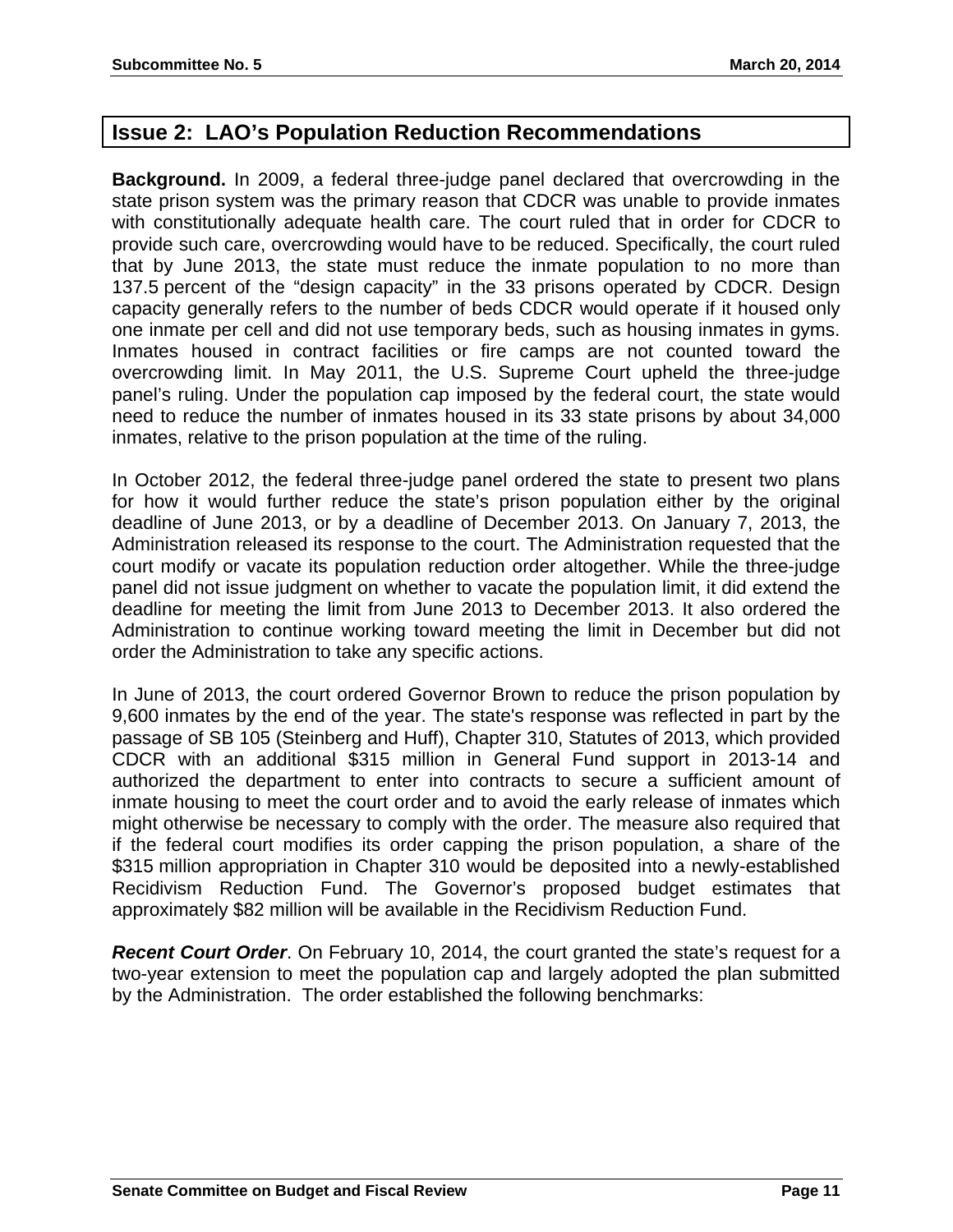| <b>Benchmark Date</b> | <b>Percent of</b><br><b>Capacity</b> | <b>Number of</b><br>Inmates <sup>2</sup> | <b>Reduction from</b><br><b>Projected Population</b> |
|-----------------------|--------------------------------------|------------------------------------------|------------------------------------------------------|
| June 30, 2014         | 143%                                 | $116,651^3$                              | $1,266^4$                                            |
|                       |                                      |                                          |                                                      |
| February 28, 2015     | 141.5%                               | $117,030^5$                              | $12,193^6$                                           |
| February 28, 2016     | 137.5%                               | $116,989^7$                              | $17,927^8$                                           |

In addition, the court order established the following requirements for the state:

- 1. Prohibits an increase in the number of inmates housed in out-of-state facilities.
- 2. Requires an immediate increase in credits prospectively for non-violent secondstrike offenders and minimum custody inmates. In addition, allows non-violent second-strikers to earn good time credits at 33.3 percent and earn milestone credits.
- 3. Requires implementation of a new parole determination process which will allow non-violent second-strikers to be eligible for parole once they have completed 50 percent of their sentence.
- 4. Requires the parole of certain inmates serving indeterminate sentences who have already been granted parole by the Board of Parole Hearings but have future parole dates.
- 5. Requires the implementation of an expanded parole process for the following types of inmates:
	- a. Medically incapacitated inmates.
	- b. Inmates who are 60 years of age or older and have already served 25 years.
- 6. Requires the activation of 13 reentry hubs by February 10, 2015.
- 7. Requires the pursuit of the expansion of the state's pilot reentry program to include additional counties.

 <sup>2</sup> Based on a current prison capacity of 81,574, which grows to 85,083 with the activation of DeWitt and the three infill projects.<br><sup>3</sup> Assumes DeWitt is not estivated in time to meet this deadline.

 $3$  Assumes DeWitt is not activated in time to meet this deadline.

<sup>&</sup>lt;sup>4</sup> Based on the 1/31/2014 institution population of 117,917.

 $^5$  Assumes DeWitt is activated and increases the state's capacity by 1,133 beds.<br> $^6$  Beaed on the Department of Finance "Three, Judge Court Compliance Prejection

 $6$  Based on the Department of Finance "Three-Judge Court Compliance Projections with Two-Year Extension" Prison Population, with Blueprint projection of 129,233.

Assumes activation of all three infill projects approved in the Blueprint, which will increase capacity by 2,376 beds.<br><sup>8</sup> Beasd as the Department of Finance "Three Judge Court Compliance Prejections with Two Year Extensi

Based on the Department of Finance "Three-Judge Court Compliance Projections with Two-Year Extension" Prison Population, with Blueprint projection of 134,916.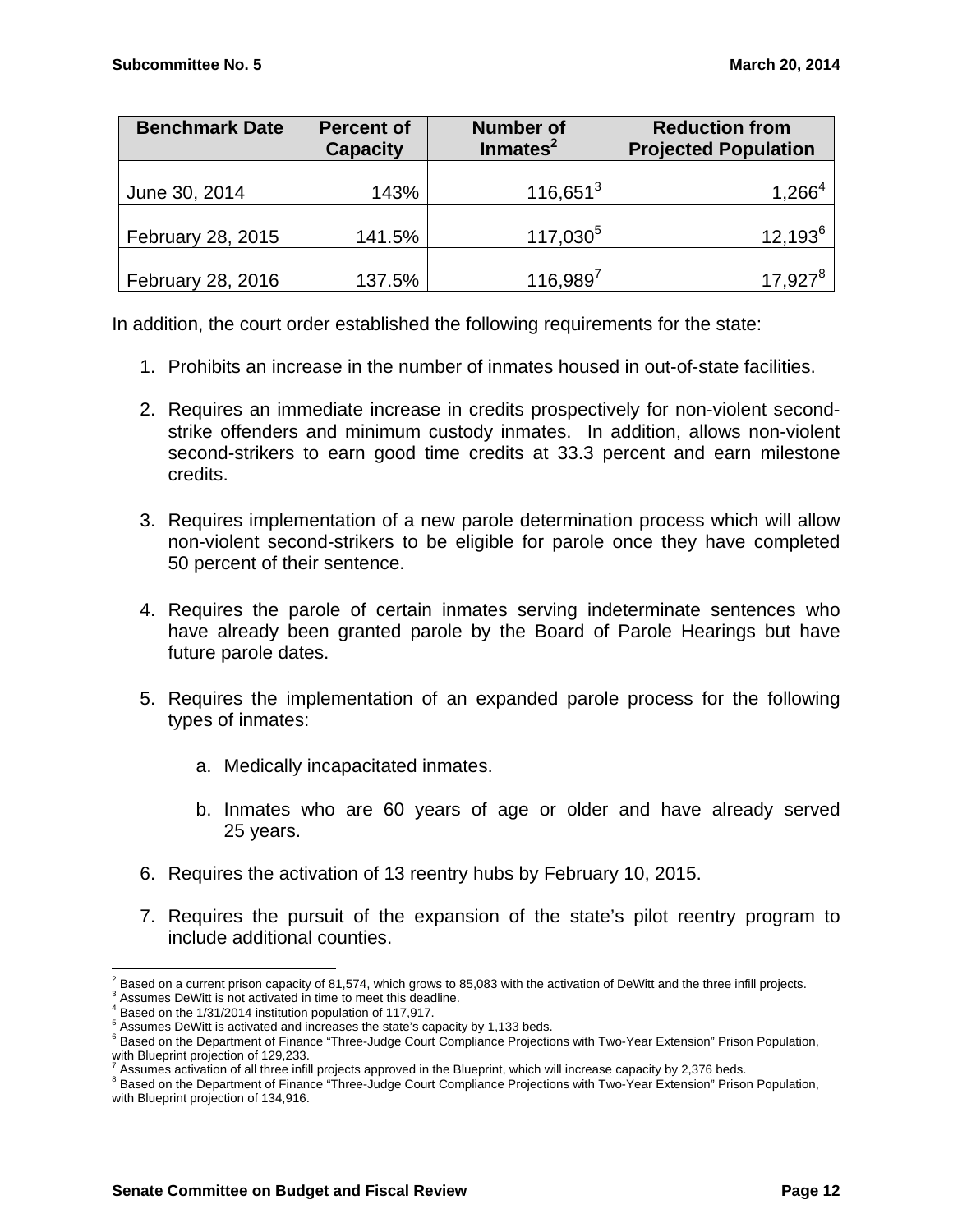- 8. Requires an expanded alternative custody program for female inmates.
- 9. Requires monthly status reports to the court.
- 10. Appoints a Compliance Officer who will release inmates in the event that the established benchmarks are not reached.
- 11. Waives all statutory, constitutional, and regulatory provisions, except the California Public Resources Code, which may impede the implementation of the order.

**Legislative Analyst's Office (LAO) Analysis.** On February 28, the LAO released their analysis of the recent court order and the Governor's plan to reduce the prison population. While the LAO agreed that the plan will likely allow the state to reach the 137.5 percent cap by the deadline of February 26, 2016, they did find that the plan is very costly and will not allow the state to maintain compliance with the cap in the long run. The LAO found that the centerpiece of the Governor's plan is to place almost 17,000 inmates in contract beds, 9,000 out of state and 8,000 within the state. They estimate the on-going cost of those beds to be approximately \$500 million per year.

The report notes:

*While the plan is likely to achieve compliance with the court order in the short run, current projections indicate that CDCR is on track to eventually exceed the cap. CDCR is currently projecting that the prison population will increase by several thousand inmates in the next few years and will reach the cap by June 2018 and exceed it by 1,000 inmates by June 2019. However, we note that this projection is subject to considerable uncertainty. Given the inherent difficulty of accurately projecting the inmate population several years in the future, it is possible that the actual population could be above or below the court imposed limit by several thousand inmates.* 

*In addition, we are concerned that the plan's heavy reliance on contract beds makes it a very costly approach. As we note earlier, the Administration is currently considering alternatives to contracting for additional prison beds indefinitely to maintain long–term compliance with the cap. However, until such alternatives are implemented, the state will likely need to continue spending nearly \$500 million annually on contract beds in order to maintain compliance*  with the prison population cap. In contrast, other options available to the *Legislature could actually decrease state expenditures.*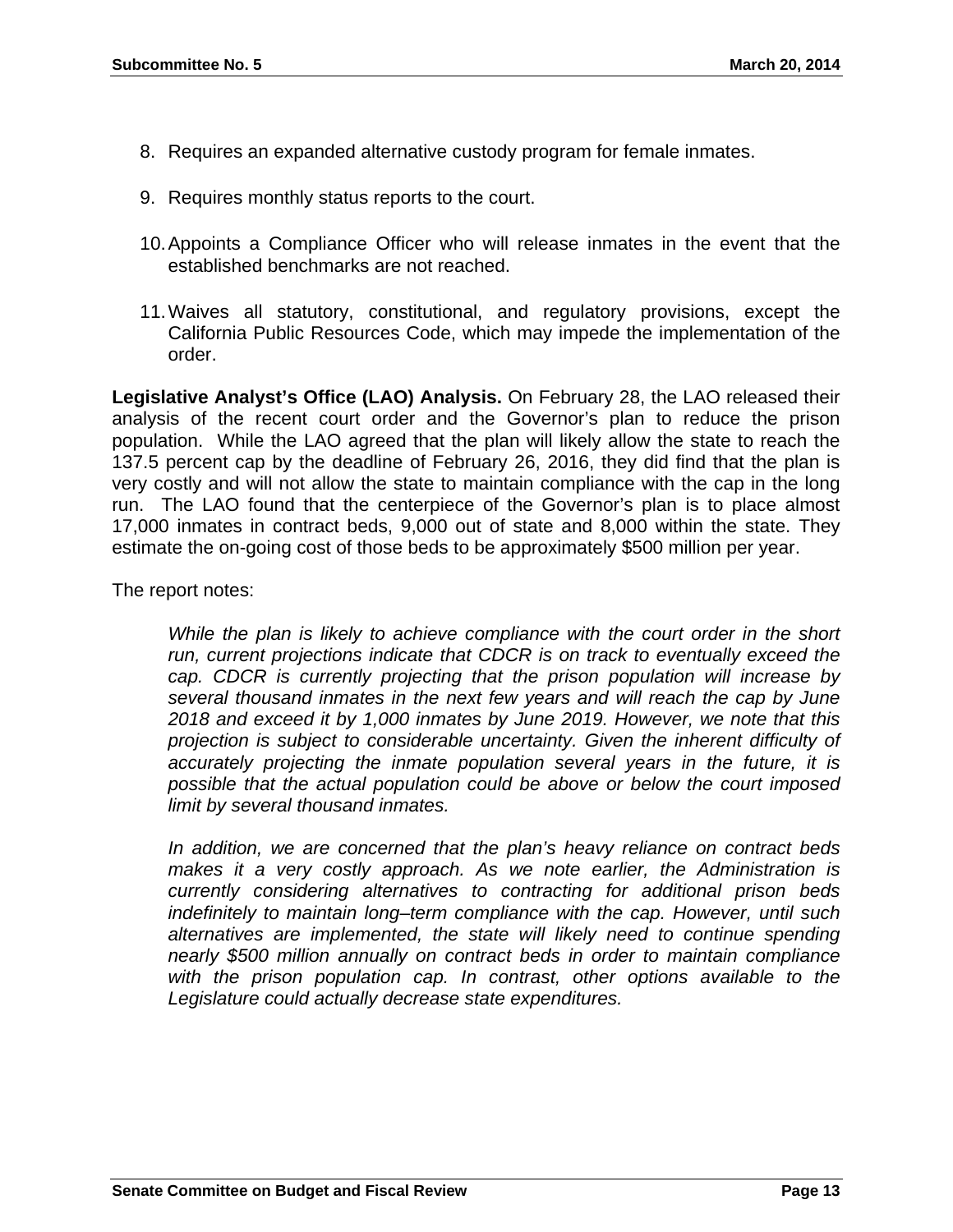**LAO Recommendations.** The LAO makes the following recommendations for the Legislature to consider:

- Reject funding for the Integrated Services for Mentally Ill Parolees (ISMIP) program expansion and require an evaluation.
- Approve the drug treatment expansion but require an evaluation.
- Withhold funding for rehabilitation programming in contract facilities and direct the department to provide a more comprehensive plan during the spring budget hearings.
- Reject the Northern California Reentry Facility (NCRF) proposal.
- Reject the \$40 million jail and community reentry facility proposal.
- Evaluate CDCR's current rehabilitative programs.
- Expand the program created by SB 678 (Leno), Chapter 608, Statutes of 2009, commonly referred to as SB 678, which provides counties a fiscal incentive to reduce the number of felony probationers that fail on probation and are incarcerated.
- Reclassify certain felonies and wobblers as misdemeanors.
- Reduce sentences for certain crimes.
- Increase the earned release credits inmates can earn.
- Expand the Alternative Custody Program (ACP) to male inmates.
- Modify rehabilitative programs based on the evaluation recommended above.

**Questions for the LAO.** The LAO should be prepared to present their recommendations and to address the following questions:

- 1. Please provide details on how you would expand the SB 678 incentives program.
- 2. Please provide details on the types of earned release credits you are proposing.
- 3. You recommend adopting the Governor's proposal to expand drug treatment. What evidence shows that the program is worth expanding at this time and that it is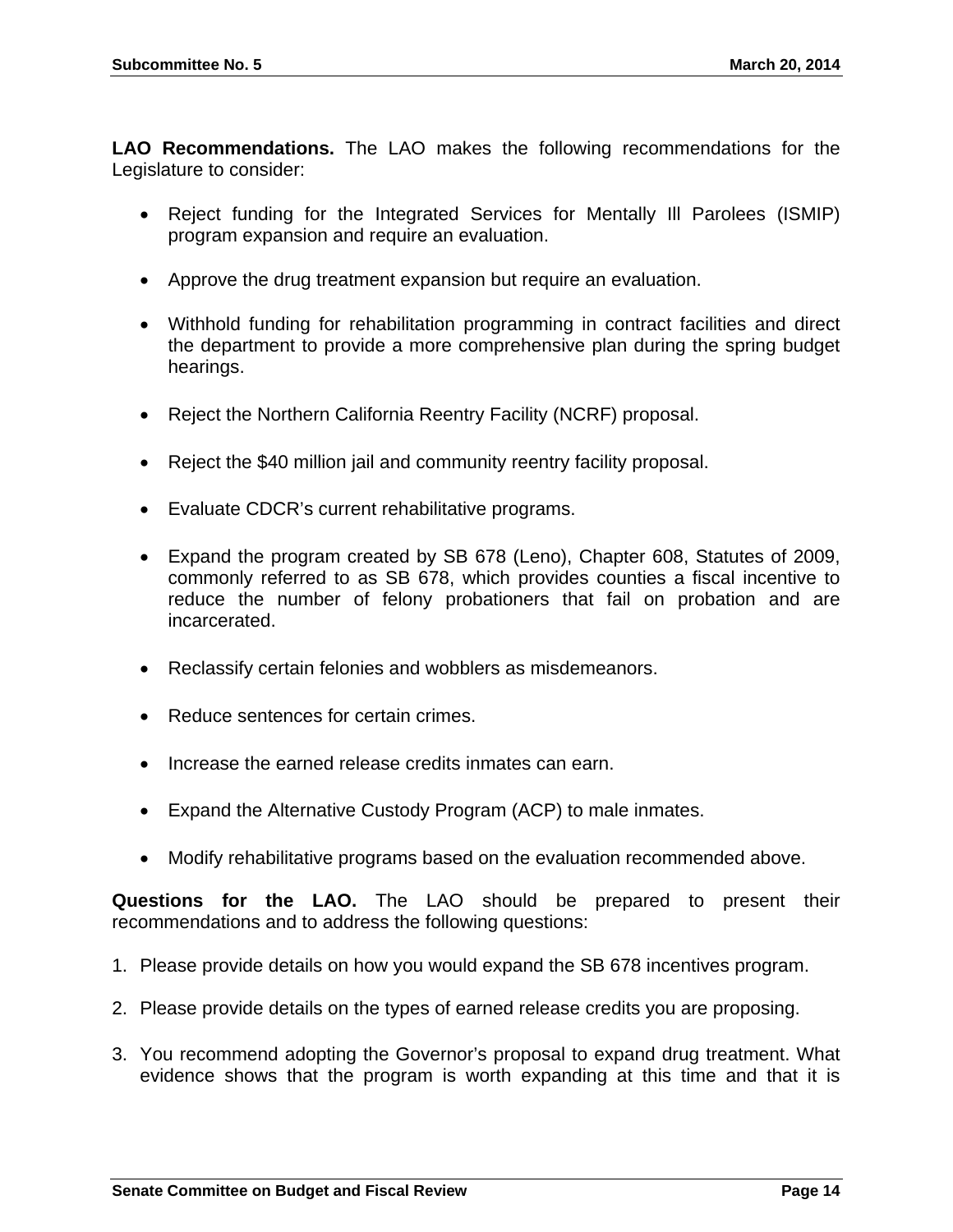effective? Why didn't you make the same recommendation for drug treatment that you made for ISMIP and other CDCR programming?

4. Have you been able to estimate how your recommendations might allow the state to reach the 137.5 percent cap by February 2016 and maintain the population below that cap into the future?

Specifically, if the information is available, can you please tell the subcommittee how much you estimate each of the following policies will reduce the prison population:

- a. The proposed sentencing changes.
- b. Expansion of SB 678.
- c. Creating an ACP for male inmates.
- d. The increase of early release credits.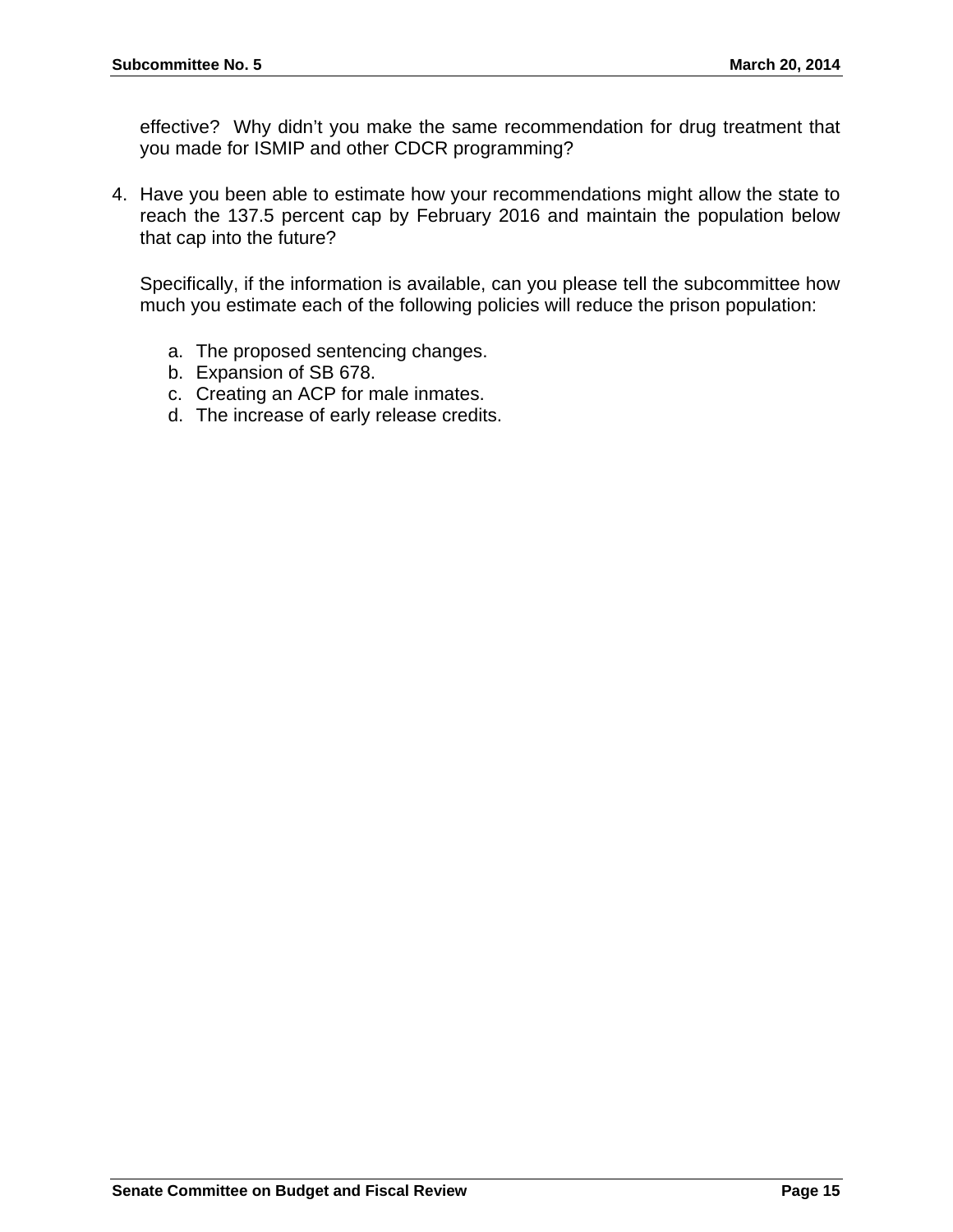### **Issue 3: Recidivism BCP**

**Background***.* In September 2013, the Legislature passed, and the Governor signed, SB 105 (Steinberg and Huff), Chapter 310, Statutes of 2013, to address the federal threejudge panel order requiring the state to reduce the prison population to no more than 137.5 percent of design capacity by December 31, 2013. SB 105 provided CDCR with an additional \$315 million in General Fund (GF) support in 2013-14 and authorized the department to enter into contracts to secure a sufficient amount of inmate housing to meet the court order and to avoid the early release of inmates, which might otherwise be necessary to comply with the order. The measure also required that if the federal court modifies its order capping the prison population, a share of the \$315 million appropriation in Chapter 310 would be deposited into a newly-established Recidivism Reduction Fund.

**Budget Proposal.** The Governor's budget reflects total expenditures of \$228 million from the \$315 million appropriated in AB 105. The proposed plan would set aside \$82 million for recidivism reduction efforts. The following proposals are contained in the Governor's proposed recidivism BCP:

- \$11.3 million to increase the number of slots in the Integrated Services for Mentally Ill Parolees program from 600 to 900.
- \$40 million to support state reentry programs in the community, either through programs provided in jails or for services provided within communities.
- \$6 million GF for the workload associated with accelerating lifer hearings from 180 days to 120 days, expanding medical parole and implementing an elderly parole process.
- \$1.1 million GF for case records overtime for the processing of enhanced credit earnings for non-violent second strike inmates.

**Questions for the Administration.** The department should be prepared to present the proposal and to address the following questions:

- 1. Please provide details as to how you reached the \$40 million amount for community reentry.
- 2. The Governor's two-year plan assumes that 500 offenders will move to community reentry beds. Please provide information on how you arrived at that number and where you assume those reentry beds will be located.
- 3. Please provide an update on the status of expanded parole and the processing of enhanced credit earnings.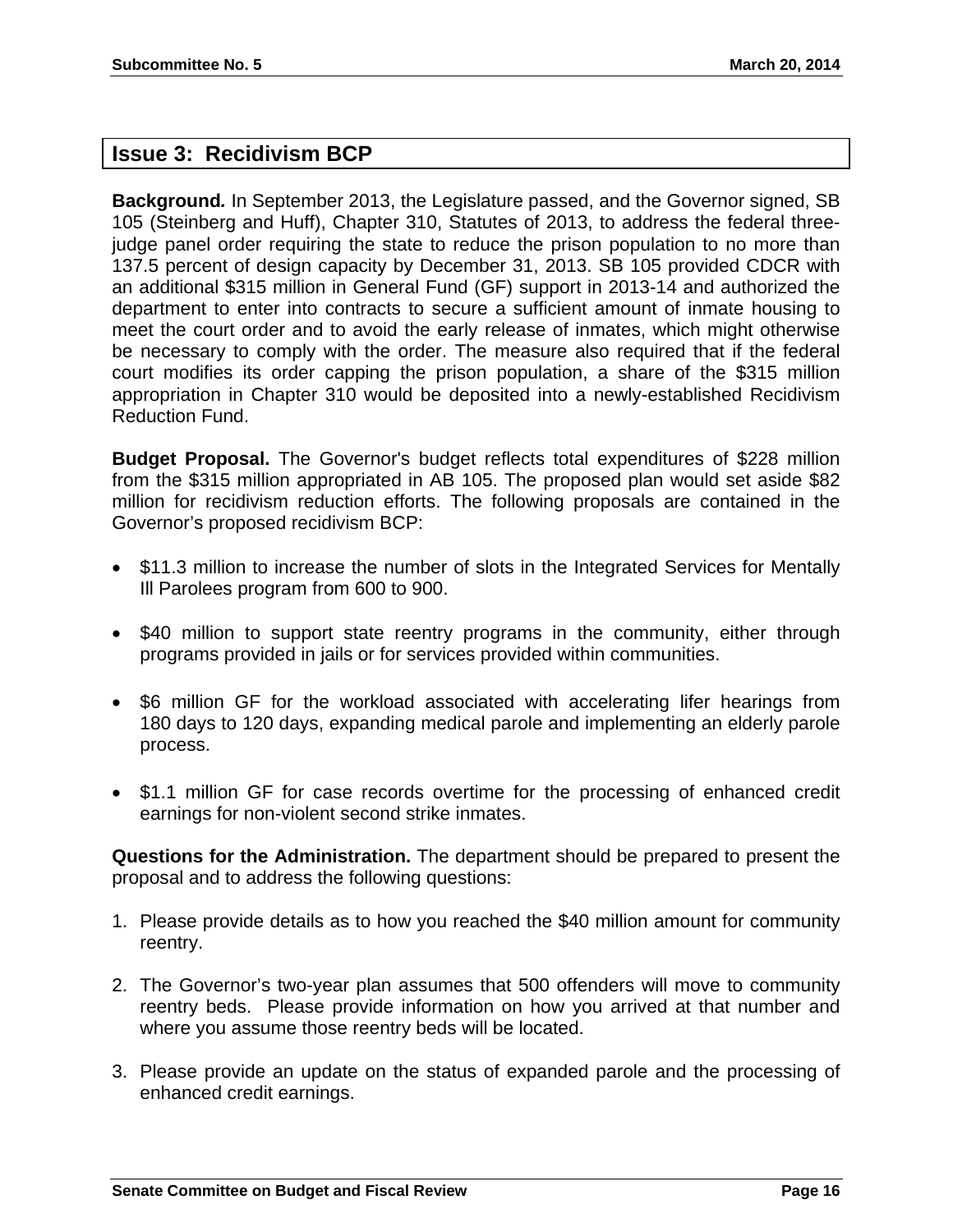4. Over the next two years, your court compliance projections show that approximately 185 people will be paroled due to the expansion of medical and elderly parole. The BCP asks for \$12 million GF (\$6 million for 2014-15 and \$6 million for 2015-16) for the associated increased workload for the Board of Parole Hearings and CDCR. That equals to \$65,000 per parolee for the hearing process. Please explain why this process is so expensive.

**Legislative Analyst's Office (LAO) Recommendations.** The LAO makes the following recommendations directly related to the Recidivism BCP, for the Legislature to consider:

- Reject funding for the Integrated Services for Mentally Ill Parolees (ISMIP) program expansion and require an evaluation.
- Reject the \$40 million jail and community reentry facility proposal.

**Staff Comment.** In the 2013-14 budget, CDCR was given the authorization to provide up to \$5 million in funding to enter into a three-year Reentry and Community Transition pilot program with Los Angeles, Marin, San Diego, and San Francisco counties. Those projects are not underway yet, in fact the San Francisco Board of Supervisors only recently granted permission for the county to participate in the project. The Legislature may wish to consider whether it is prudent to provide an additional \$40 million toward this effort, prior to knowing if the projects will be successful. Further, the Administration has indicated that the \$40 million in funding for community reentry is not based upon an assessment of county's willingness or interest in providing reentry services.

Additionally, the Administration has noted that the funding amounts for expanded parole and processing enhanced credit earnings are placeholder amounts and need to be further refined.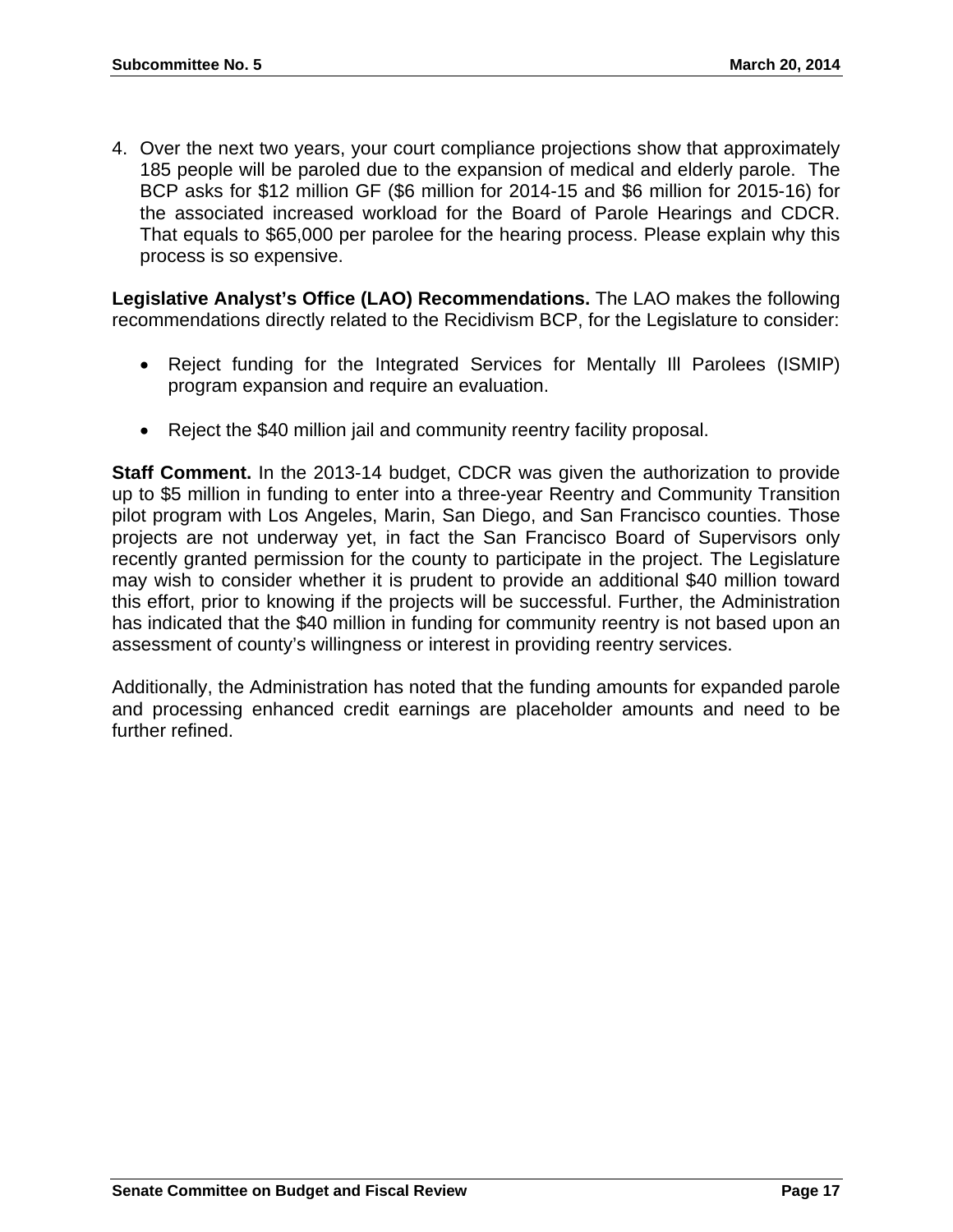## **Issue 4: SB 260 Youth Offender Parole Services BCP**

**Background.** SB 260 (Hancock), Chapter 312, Statutes of 2013, requires the Board of Parole Hearings (BPH) to establish parole suitability hearings for offenders who were under 18 at the time they committed their crime and were sentenced to state prison. The bill also expanded the type of youth offender eligible for a parole consideration hearing, which historically only included indeterminately sentenced inmates. Now, under the changes enacted by SB 260, determinately sentenced offenders who meet certain criteria are entitled to a youthful offender parole hearing. Specifically, an offender is ineligible if he or she is sentenced under the "Three Strikes" law, the "One-Strike" sex law, or sentenced to life in prison without the possibility of parole. In addition, an offender is ineligible if, subsequent to attaining 18 years of age, he or she commits an additional crime for which the person is sentenced to life in prison or commits murder. The bill also requires that all currently eligible youthful offenders have their parole hearing date by July 1, 2015.

**Budget Proposal.** The Governor's budget includes \$1.586 million (General Fund) and 3.5 positions on a one-year limited-term basis (decreasing to approximately \$315,000 and 1.5 positions in 2015-16) to conduct the additional youthful offender parole hearings required by SB 260. Of the \$1.586 million, \$1.298 million and 3.5 positions are for BPH and the remaining \$288,235 is for CDCR's Case Records Unit.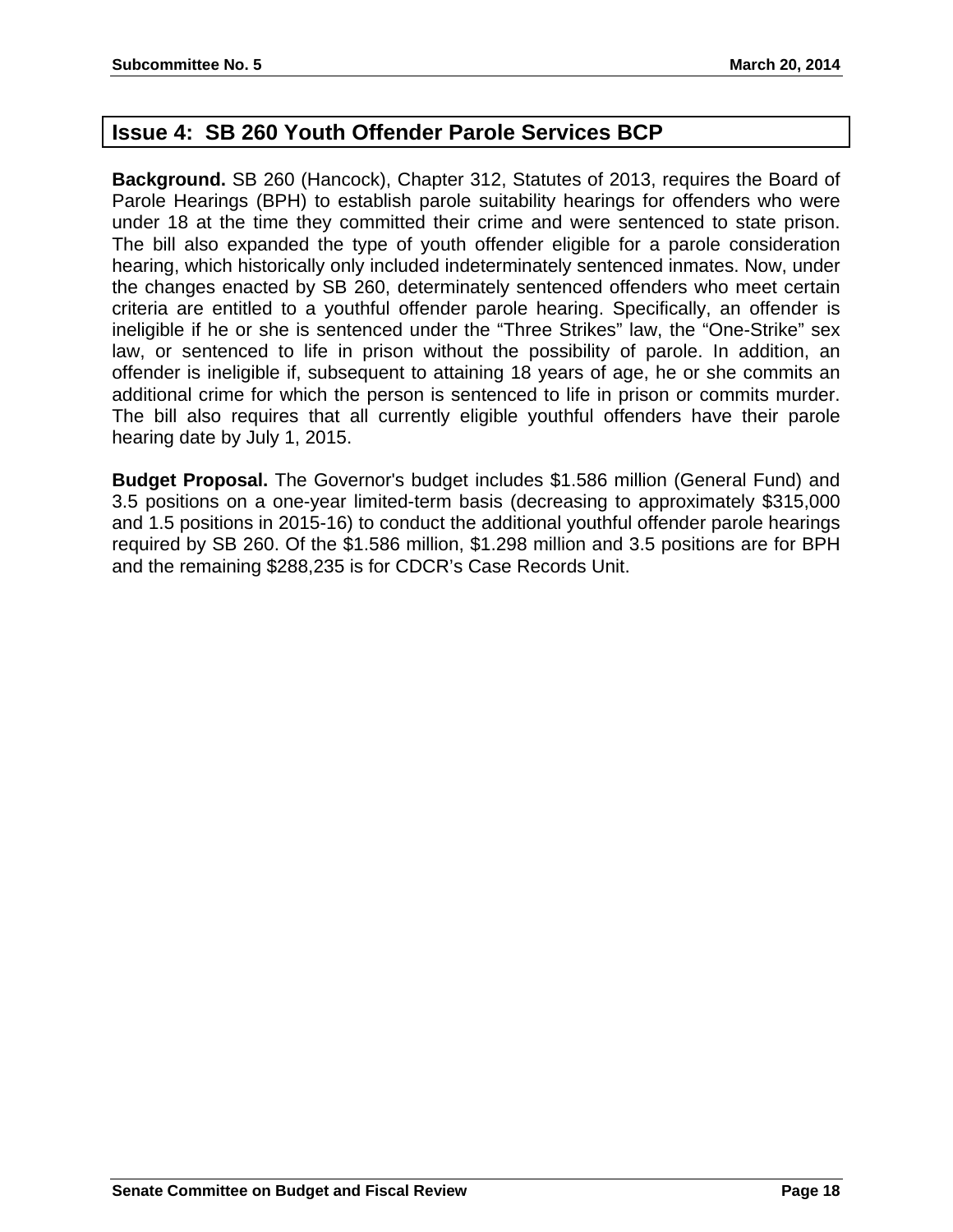## **Issue 5: Status Update on Reentry Hubs**

**Background.** In April 2012, CDCR released *The Future of California Corrections: A blueprint to save billions of dollars, end federal court oversight, and improve the prison system* — the *Blueprint* — detailing the Administration's plan to reorganize various aspects of CDCR operations, facilities, and budgets in response to the effects of the 2011 realignment of adult offenders, as well as to meet federal court requirements. The blueprint was intended to build upon realignment, create a comprehensive plan for CDCR to significantly reduce the state's investment in prisons, satisfy the Supreme Court's ruling to reduce overcrowding in the prisons (to 145 percent of design capacity as proposed by the Administration at the time as an alternative of 137.5 percent), and get the department out from under federal court oversight.

The Legislature, through the Budget Act of 2012 and its related trailer bills, approved funding augmentations and reductions associated with the blueprint and adopted necessary statutory changes. In addition, the Legislature made several changes to the blueprint to increase transparency and accountability, including creating a separate budget item for CDCR's rehabilitative programs and giving the Office of the Inspector General (OIG) oversight over the implementation of certain aspects of the blueprint.

The blueprint included the establishment of reentry hubs at designated prisons. Those reentry hubs are to contain career technical education programs, cognitive-behavioral therapy programs, substance abuse treatment programs for the last six to twelve months of incarceration, employment training, state-issued identification cards, academic programs, and a variety of self-help and volunteer programs.

Thirteen reentry hubs are in the process of being established in the existing designated institutions to provide relevant services to inmates who are within four years of release and who demonstrate a willingness to maintain appropriate behavior to take advantage of these services. The services for those reentry hubs will be available for inmates who are deemed to have a moderate to high risk of reoffending.

CDCR asserts that reentry hub programming will be geared toward ensuring that, upon release, offenders are ready for the transition back into society. The core of the programming is Cognitive Behavioral Treatment (CBT), an evidence-based program designed for inmates who have a moderate-to-high risk to reoffend, as assessed by the California Static Risk Assessment (CSRA), or who have an assessed criminogenic need, as identified by the Correctional Offender Management Profiling for Alternative Sanctions (COMPAS) and/or other assessment(s) identified by CDCR. CBT programs address the following major areas:

- Substance Abuse
- Criminal Thinking
- Anger Management
- Family relationships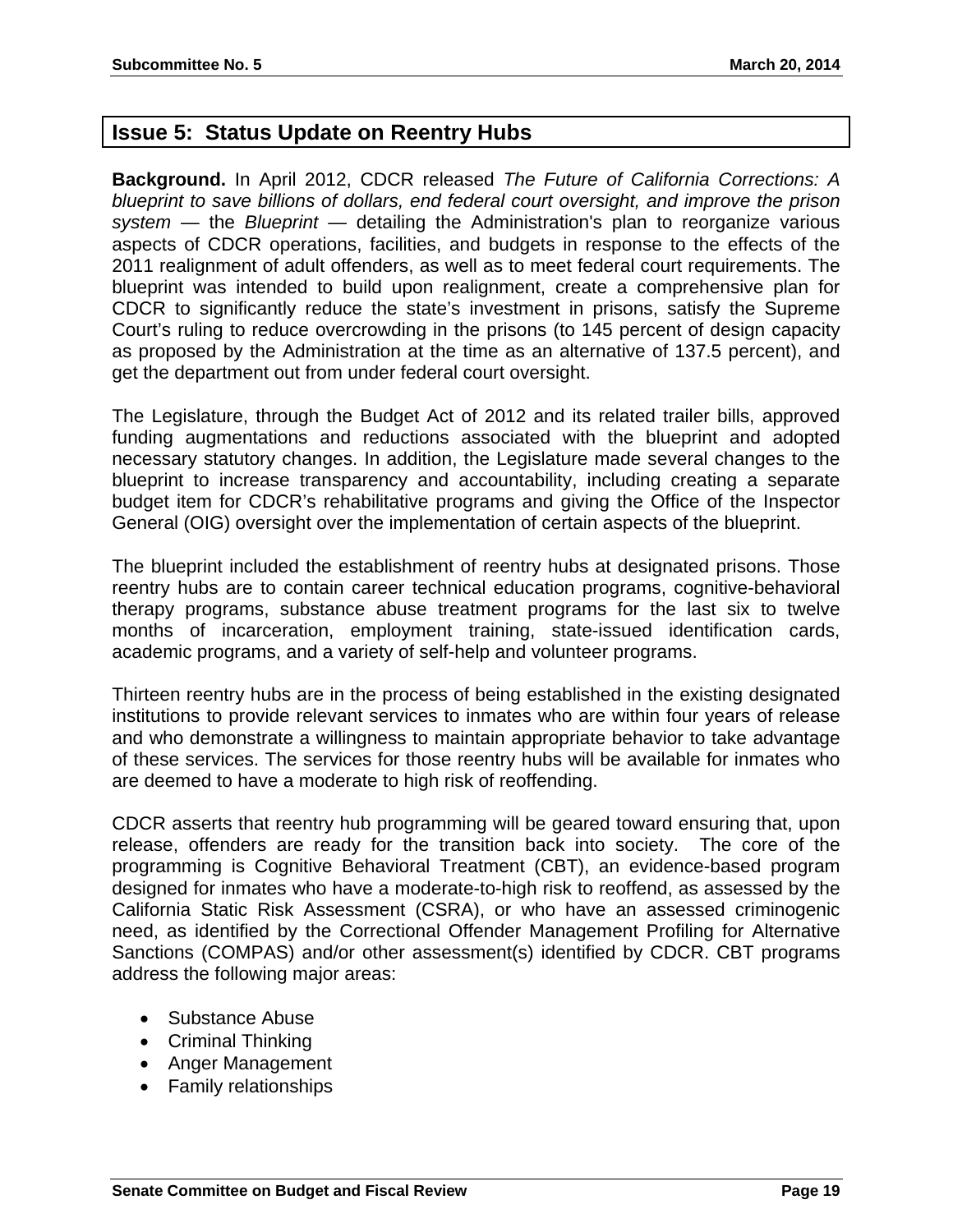In addition, reentry hubs will include the California Identification Card (Cal-ID) Program to ensure that offenders obtain a valid California identification card upon release, which is critical for employment and other services. The Transitions Program is also offered to provide inmates with job readiness and search skills and practical financial literacy to facilitate successful reentry into their communities.

The following table includes the locations of the 13 reentry hubs, their activation date or status and the security level of the hub.

| <b>Reentry Hub Location</b>      | <b>Location</b> | <b>Activation</b><br><b>Date</b> | <b>Security</b><br><b>Level</b> |
|----------------------------------|-----------------|----------------------------------|---------------------------------|
|                                  |                 | Within 45 to                     |                                 |
| Avenal State Prison (ASP)        | Avenal          | 60 days                          | $\mathbf{II}$                   |
| California Institution for       |                 | Within 45 to                     |                                 |
| Men (CIM)                        | Chico           | 60 days                          | ı                               |
| California Institution for       |                 | September                        |                                 |
| Women (CIW)                      | Corona          | 2013                             | I - IV                          |
| California Men's Colony          | San Luis        | September                        |                                 |
| (CMC)                            | Obispo          | 2013                             | $\mathbf{I}$                    |
| <b>California Treatment</b>      |                 | Within 45 to                     |                                 |
| Facility (CTF)                   | Soledad         | 60 days                          | $\mathbf{II}$                   |
| Central California               |                 | September                        |                                 |
| <b>Women's Facility (CCWF)</b>   | Chowchilla      | 2013                             | $I - IV$                        |
| Chuckawalla Valley State         |                 | Within 45 to                     |                                 |
| Prison (CVSP)                    | <b>Blythe</b>   | 60 days                          | $\mathbf{I}$                    |
| Folsom Women's Facility          |                 | April                            |                                 |
| (FWF)                            | Folsom          | 2014                             | $I - III$                       |
| <b>High Desert State Prison</b>  |                 | Pending DGS                      |                                 |
| (HDSP)                           | Susanville      | approval                         | III                             |
| <b>Ironwood State Prison</b>     |                 | September                        |                                 |
| (ISP)                            | <b>Blythe</b>   | 2013                             | III                             |
| California State Prison -        |                 | No vendor $-$                    |                                 |
| Los Angeles (LAC)                | Lancaster       | out for bid                      | IV                              |
| <b>Substance Abuse</b>           |                 | Pending DGS                      |                                 |
| <b>Treatment Facility (SATF)</b> | Corcoran        | approval                         | $\mathbf{II}$                   |
|                                  |                 | Pending DGS                      |                                 |
| Valley State Prison (VSP)        | Chowchilla      | approval                         | $\mathbf{I}$                    |

**Questions for the Administration.** The department should be prepared to provide an update on the 13 reentry hubs and to address the following questions:

1. According to the blueprint, all of the reentry hubs are to be operating by June 30, 2014. Please provide a status update.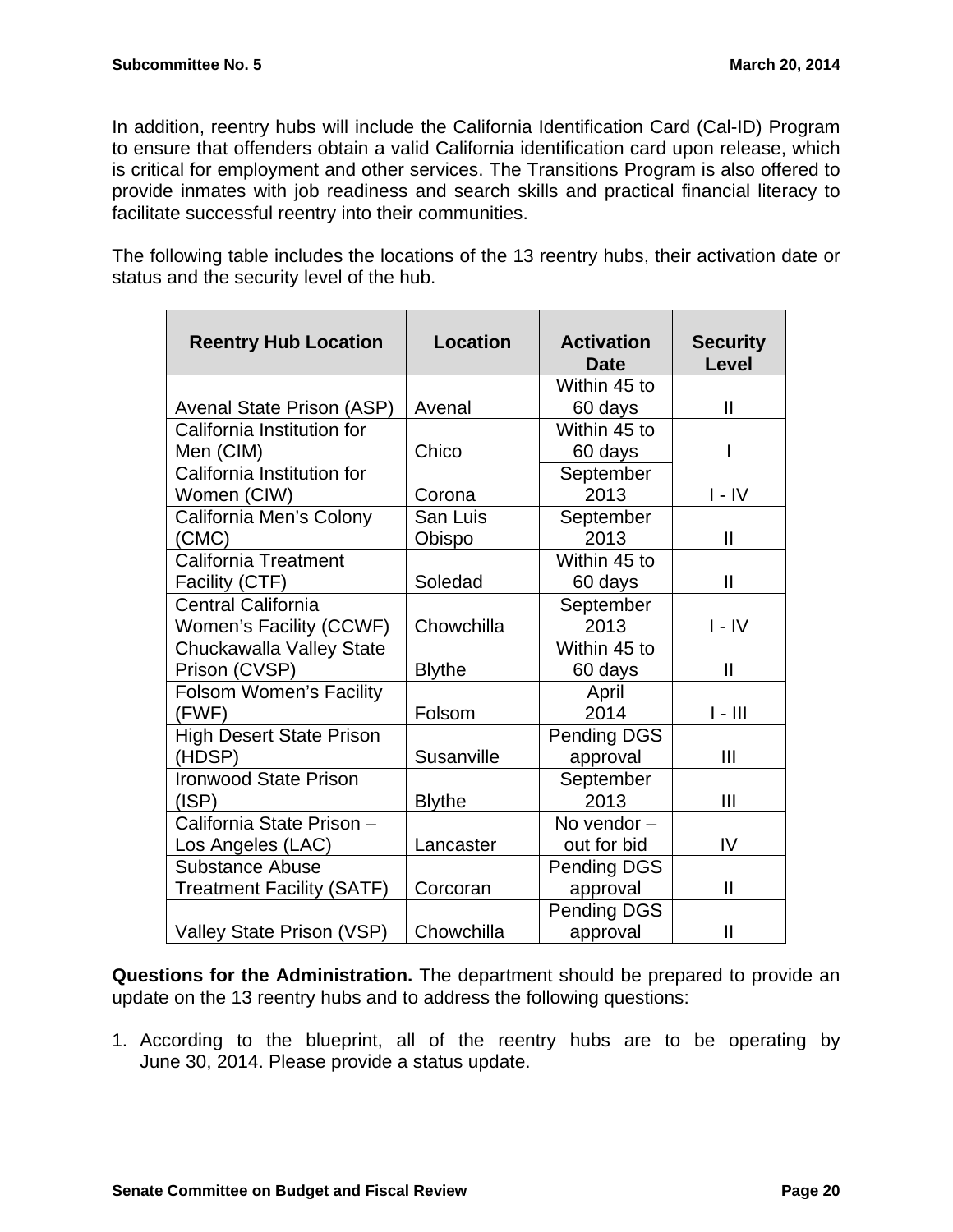- 2. Three reentry facilities are pending DGS approval. Can you please tell the subcommittee how long the DGS contracting process takes in general and how this part of the approval process takes? Are there things that can be done through trailer bill that would help expedite the contracting process?
- 3. Why does CDCR have to rebid the contract for the reentry hub at the California State Prison in Los Angeles? How long do you anticipate that process taking?
- 4. The reentry hub model calls for substance abuse treatment only in the last 6 to 12 months of a person's sentence. Why wait until the end of a person's sentence to provide treatment for addiction? Wouldn't it be more effective to provide upfront treatment when a person enters prison and then provide on-going maintenance/therapy for the duration of the sentence?
- 5. As discussed earlier, C-ROB recommends that a pre-release reentry COMPAS assessment be performed on all offenders. Has the department considered adopting this recommendation to better assess the needs of individuals who will be receiving reentry services and programming? If CDCR will not be implementing this recommendation, please explain why not.
- 6. Is the Strategic Offender Management System (SOMS) used in choosing inmates for the various reentry hubs, monitoring their programs, and measuring their success?
- 7. Will all offenders at medium to high risk of reoffending be placed in a reentry hub before their release? In determining the reentry hub, will CDCR be taking into account the proximity of the county they will ultimately be released to?
- 8. Will offenders be receiving in-reach services from the officers who will be supervising them upon their release and other providers, such as mental health treatment or substance abuse treatment providers, who may be responsible for providing services upon the offender's release?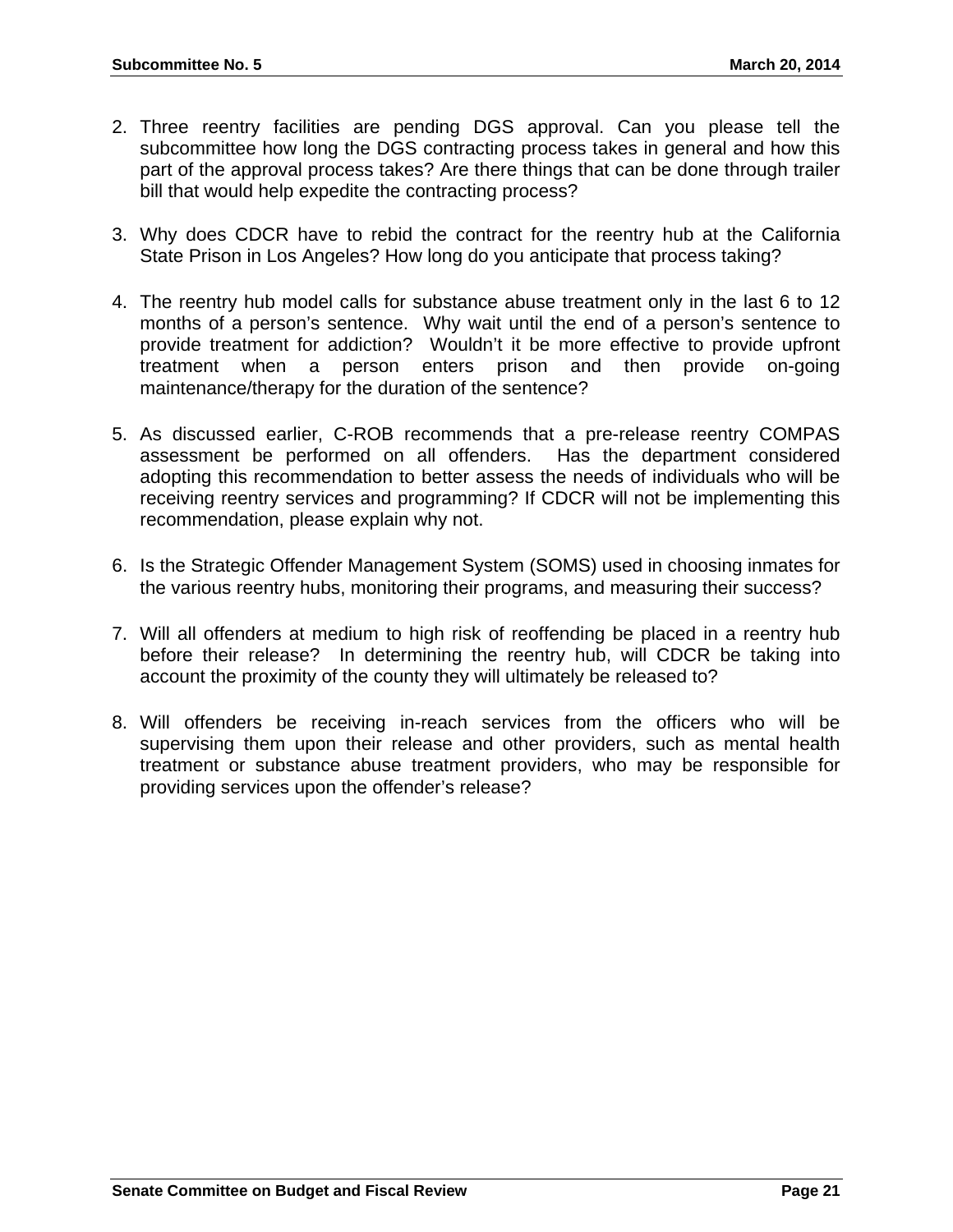## **Issue 6: Northern California Reentry Facility Capital Outlay BCP**

**Background.** The Northern California Reentry Facility (NCRF) would be located at the former Northern California Women's Facility (NCWF) in Stockton, which has been closed since 2003. The facility is adjacent to the California Health Care Facility (CHCF) in Stockton and would be overseen by the warden of CHCF. In addition, the facility would share services, such as warehousing and food preparation with CHCF and the DeWitt-Nelson facility. When completed in Spring of 2017, the facility will house approximately 600 male inmates.

CDCR argues that this facility is necessary because other existing Northern California institutions were deemed unsuitable for a reentry hub due to either their remote location or because they primarily house inmates participating in other special programs.

**Budget Proposal.** The Governor's budget proposes \$8.3 million (Recidivism Reduction Fund) for the design phase of a new project to add new construction and renovate existing buildings at the new Northern California Reentry Facility (previously known as the Northern California Women's Facility) in Stockton. This entire project is expected to cost roughly \$130.3 million (\$3.3 million for planning, \$5 million for working drawings, and \$122 million for construction). The on-going costs to run the facility are approximately \$50 million per year.

**Questions for the Administration.** The department should be prepared to introduce the proposal and to address the following questions:

1. Please explain why the Administration believes that capital outlay planning is an appropriate use of the Recidivism Fund?

2. Given the severe overcrowding in two of the three women's facilities in the state, has the Administration considered rehabilitating and reopening NCWF to house female inmates? If not, please tell the committee how you plan to significantly reduce the population in the female institutions?

**Legislative Analyst's Office (LAO) Analysis.** The LAO has several concerns with the Administration's plan to allocate \$8.3 million from the Recidivism Reduction Fund to support the design of NCRF. First, they are concerned that the proposal is an inappropriate use of the Recidivism Reduction Fund. The Legislature created the Recidivism Reduction Fund to support programs designed to reduce recidivism, such as substance abuse treatment and cognitive behavioral therapy. As such, they are concerned that the Governor's proposed use of these funds to support the design of a new prison is inconsistent with legislative intent, particularly since the department has not provided any information on how NCRF would reduce recidivism. Second, they are concerned about the potential cost of NCRF. In 2010, the department estimated that the total construction costs would be \$115 million and that the facility would cost about \$90,000 per inmate to operate—one and a half times the current average cost to house an inmate in state prison. Thus, even if NCRF is operated in a way that would reduce